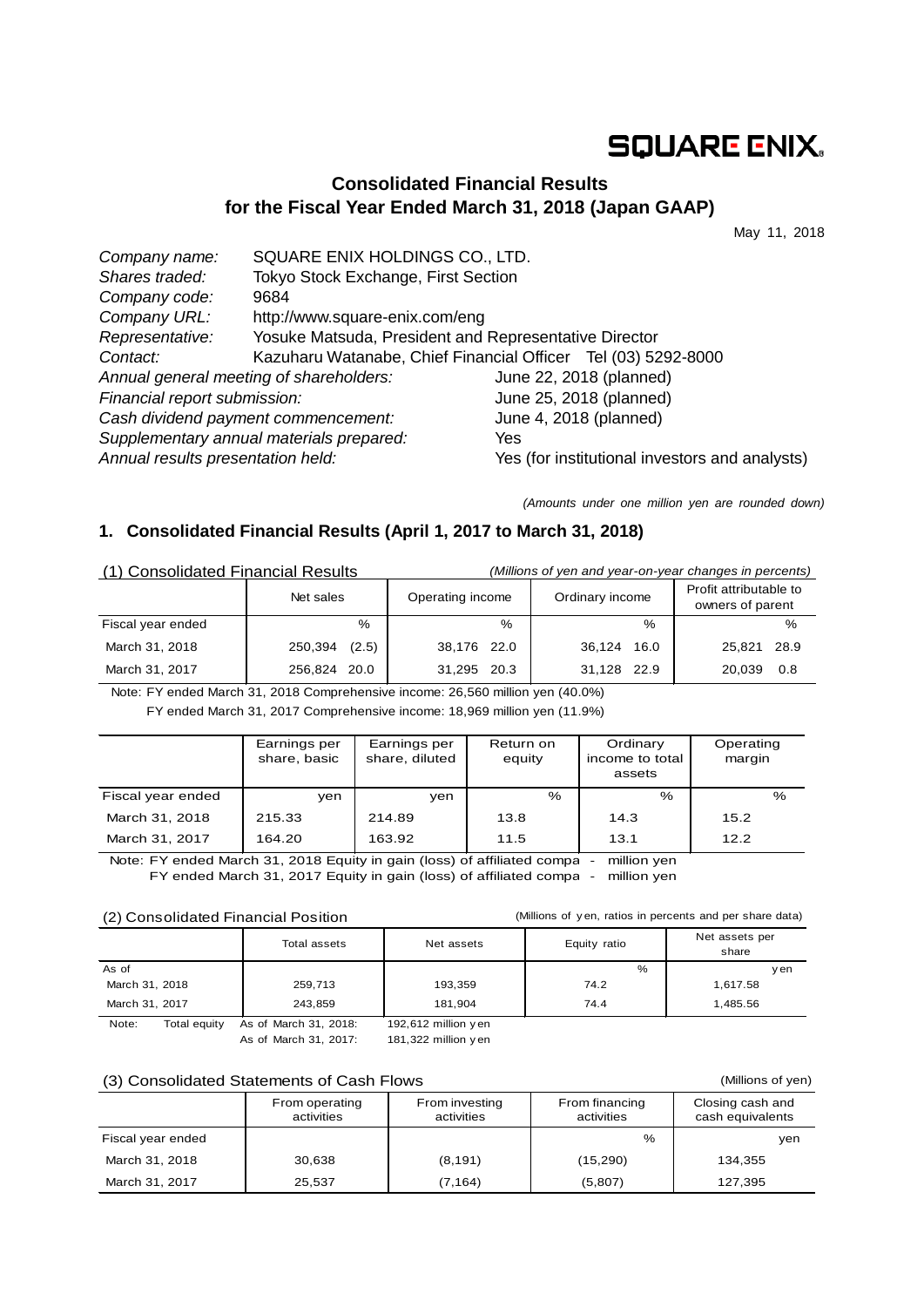## **2. Dividends**

|                                                      | Dividends per share |       |     |       |       | Total annual<br>dividend | Dividend<br>payout ratio | Dividend on<br>equity |
|------------------------------------------------------|---------------------|-------|-----|-------|-------|--------------------------|--------------------------|-----------------------|
|                                                      | 1Q                  | 2Q    | 3Q  | 4Q    | Total | payments                 | (consolidated)           | (consolidated)        |
|                                                      | yen                 | yen   | yen | yen   | Yenl  | million yen              | %                        | %                     |
| Fiscal year ended<br>March 31, 2017                  |                     | 10.00 |     | 40.00 | 50.00 | 6,102                    | 30.5                     | 3.5                   |
| Fiscal year ended<br>March 31, 2018                  |                     | 10.00 |     | 55.00 | 65.00 | 7,739                    | 30.2                     | 4.2                   |
| Fiscal year ending<br>March 31, 2019<br>(projection) |                     | 10.00 |     | 43.00 | 53.00 |                          | 30.3                     |                       |

## **3. Consolidated Forecasts (April 1, 2018 to March 31, 2019)**

(Millions of yen, year-on-year changes in percents and per share data)

|                       | Net sales |      | Operating income |        | Ordinary income |        | Profit attributable to<br>ow ners of parent |        | Earnings<br>per share |
|-----------------------|-----------|------|------------------|--------|-----------------|--------|---------------------------------------------|--------|-----------------------|
| Fiscal year<br>ending |           | $\%$ |                  | %      |                 | $\%$   |                                             | %      | yen                   |
| March 31,<br>2019     | 270,000   | 7.8  | 30,000           | (21.4) | 30,000          | (17.0) | 21,000                                      | (18.7) | 175.13                |

(Note) For details, please refer to (4) Consolidated forecasts on page 4 of the Supplemental Information attached herew ith.

### **Notes**

(1) Significant changes among major subsidiaries during the period: No

- (2) Changes in accounting policies, procedures, and methods of presentation for consolidated financial statements
	- 1. Changes in accounting policies due to revisions to accounting standards: No
	- 2. Changes other than 1.: No
	- 3. Changes in accounting estimates: No
	- 4. Retrospective restatement: No
- (3) Outstanding shares (common stock)
	- 1. Number of shares issued and outstanding (including treasury stock):

| As of March 31, 2018                                        | 122,398,896 |
|-------------------------------------------------------------|-------------|
| As of March 31, 2017                                        | 122,373,396 |
| 2. Number of treasury stock:                                |             |
| As of March 31, 2018                                        | 3.324,459   |
| As of March 31, 2017                                        | 316,434     |
| 3. Average number of shares during the period (cumulative): |             |
| Fiscal year ended March 31, 2018                            | 119,912,554 |
| Fiscal year ended March 31, 2017                            | 122,040,225 |

Disclaimer: (1) This document is an abridged translation of the Japanese language "Kessan Tanshin" prepared in accordance with the guidelines of the Tokyo Stock Exchange. The Japanese language document shall prevail in the event that any differences or discrepancies exist between this English translation and the original. (2) At the time of disclosure of this document, audit procedures for financial statements pursuant to the Financial Instruments and Exchange Law have not been completed. (3) The forward-looking statements in this document are based upon the information currently available and necessarily include elements that are not entirely predictable. The achievement is not promised. Actual results may differ from the forward-looking statements in this document. (4) For additional information about forecasts, please refer to "Consolidated Forecasts" section on page 4 of the Supplemental Information.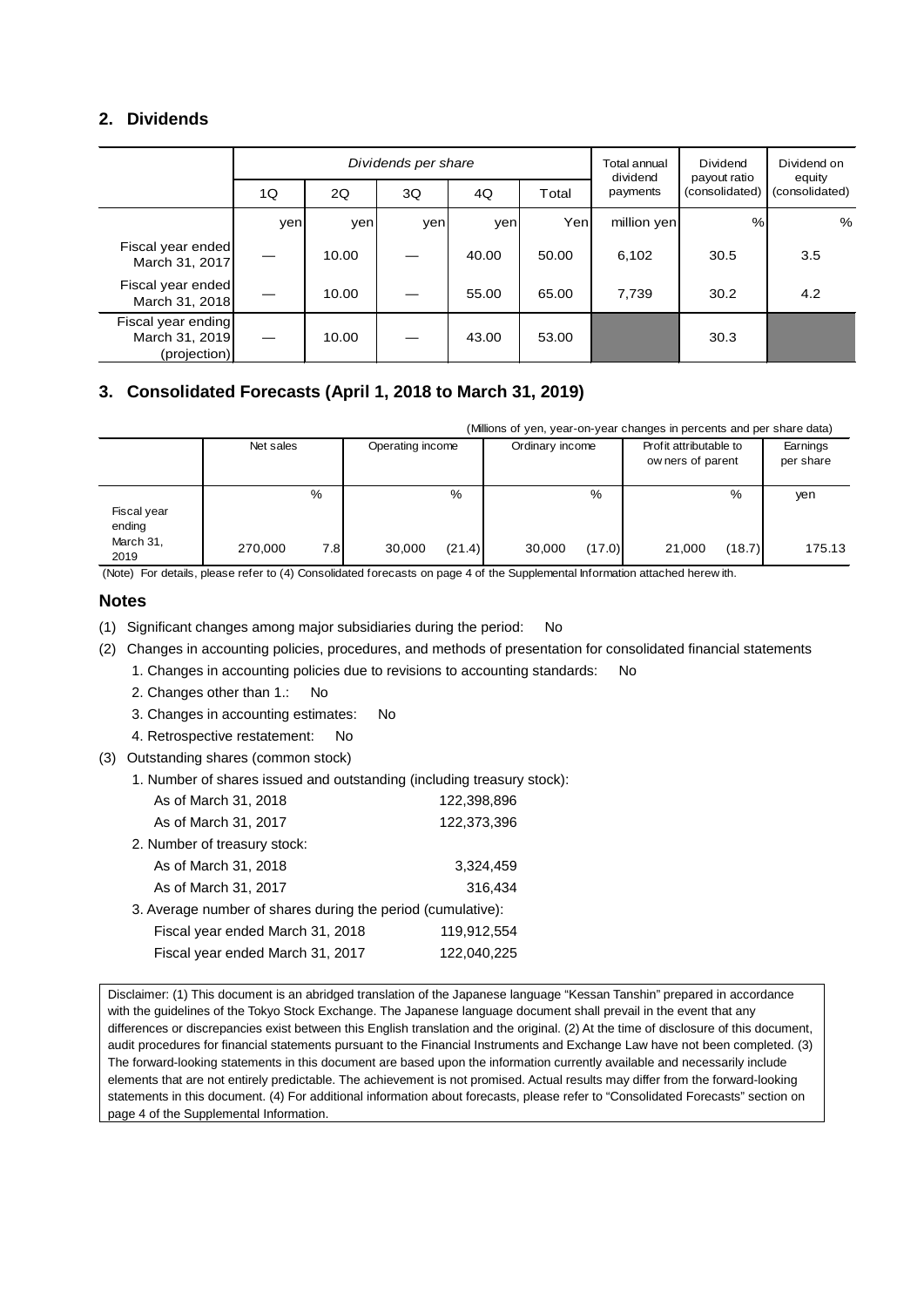## **Supplemental Information – Index**

|    |                                                                                      | Page |
|----|--------------------------------------------------------------------------------------|------|
| 1. | Consolidated Results and Consolidated Financial Position for the Fiscal Year         | 2    |
|    | Ended March 31, 2018                                                                 |      |
|    | (1) Analysis of consolidated business results                                        | 2    |
|    | (2) Analysis of consolidated financial position                                      | 3    |
|    | (3) Consolidated cash flow                                                           | 4    |
|    | (4) Consolidated forecasts                                                           | 4    |
|    | (5) Basic policy for profit distribution and dividends                               | 5    |
| 2. | The Group's Outline of Operations                                                    | 6    |
| 3. | Management Policy                                                                    | 8    |
|    | (1) Management philosophy                                                            | 8    |
|    | (2) Management targets                                                               | 8    |
|    | (3) Medium- and long-term management strategy                                        | 8    |
|    | (4) Issues facing management                                                         | 8    |
| 4. | Basic policy regarding choice of accounting standard                                 | 8    |
| 5. | <b>Consolidated Financial Statements</b>                                             | 9    |
|    | (1) Consolidated Balance Sheets                                                      | 9    |
|    | (2) Consolidated Income Statement and Consolidated Statement of Comprehensive Income | 11   |
|    | (3) Consolidated Statements of Changes in Net Assets                                 | 14   |
|    | (4) Consolidated Statements of Cash Flows                                            | 16   |
|    | (5) Notes to Consolidated Financial Statements                                       | 18   |
|    | (Note regarding going concern assumptions)                                           | 18   |
|    | (Notes to Consolidated Income Statement)                                             | 18   |
|    | (Segment Information)                                                                | 20   |
|    | (Per Share Information)                                                              | 23   |
|    | (Significant Subsequent Events)                                                      | 23   |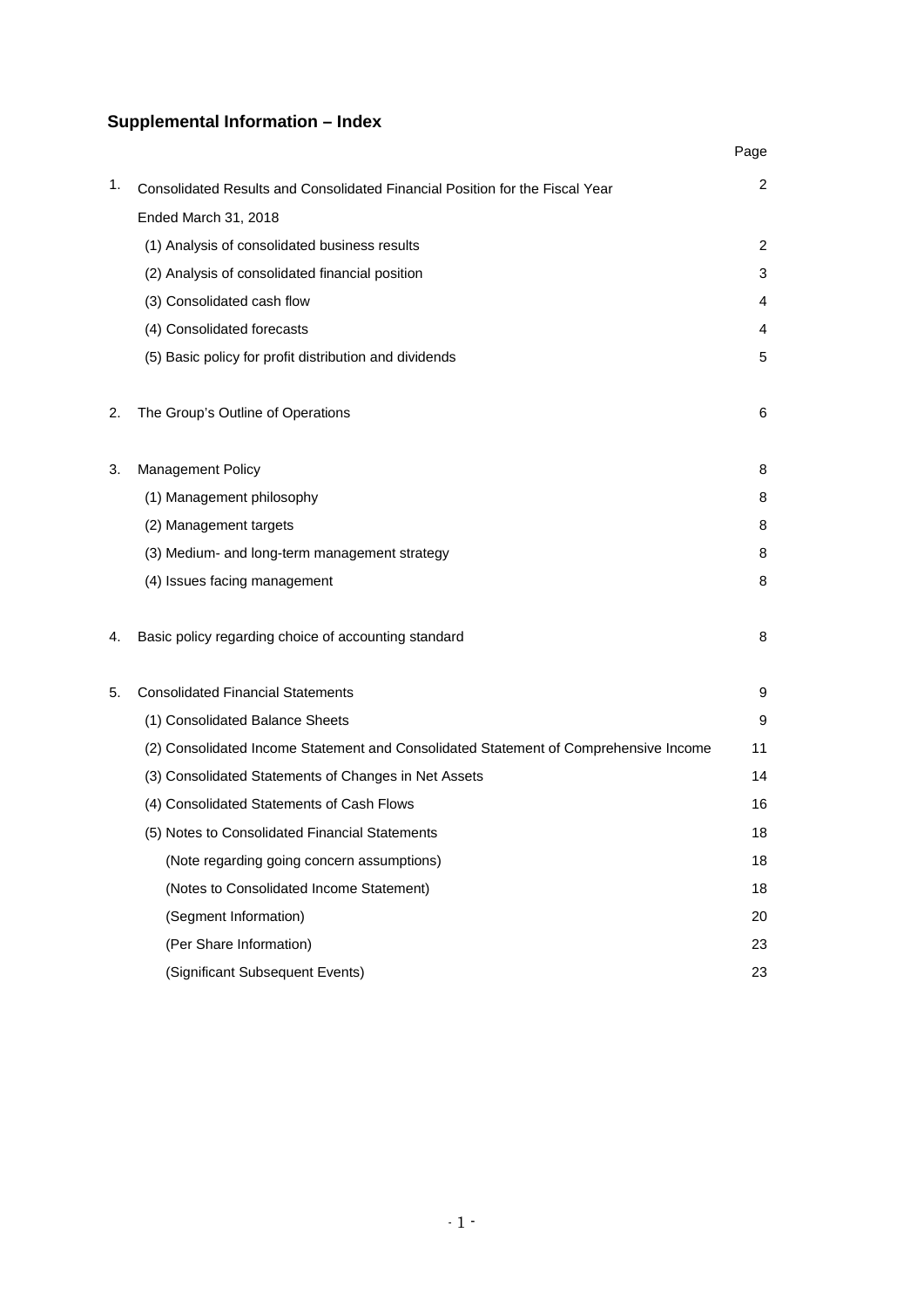## **1. Consolidated Results and Consolidated Financial Position for the Fiscal Year Ended March 31, 2018**

#### (1) Analysis of consolidated business results

The Square Enix group (the "Group") is continuing determined efforts to strengthen the competitiveness and profitability of its Digital Entertainment, Amusement, Publication and Merchandising business segments. Net sales for the fiscal year ended March 31, 2018 totaled ¥250,394 million (a decrease of 2.5% from the prior fiscal year), operating income amounted to ¥38,176 million (an increase of 22.0% from the prior fiscal year), ordinary income amounted to ¥36,124 million (an increase of 16.0% from the prior fiscal year), and profit attributable to owners of parent amounted to ¥25,821 million (an increase of 28.9 % from the prior fiscal year).

A discussion of results by segment for the fiscal year ended March 31, 2018 follows.

#### • Digital Entertainment

The Digital Entertainment segment consists of planning, development, distribution, and operation of digital entertainment content primarily in the form of games. Digital Entertainment content is offered to meet customer lifestyles across a variety of usage environments such as consumer game consoles (including handheld game machines), personal computers, and smart devices.

The fiscal year ended March 31, 2018 saw the launch of "DRAGON QUEST XI: Echoes of an Elusive Age," the latest title in the "DRAGON QUEST" series, and of "FINAL FANTASY XII THE ZODIAC AGE," but a decrease in the number of blockbuster titles resulted in a net sales decline as compared to the prior fiscal year. On the other hand, strong high-margin download sales of previously released catalogue titles such as "NieR: Automata" resulted in an increase in operating income as compared to the prior fiscal year.

In the smart devices and PC browser area, our established lineup of popular games such as "FINAL FANTASY BRAVE EXVIUS," "HOSHI NO DRAGON QUEST," "DRAGON QUEST MONSTERS SUPER LIGHT," and "KINGDOM HEARTS Union χ" is continuing to show a strong performance globally, and an increase of royalty income pushed both net sales and operating income up as compared to the prior fiscal year.

In the area of massively multiplayer online role playing games, revenues from the latest expansions of "FINAL FANTASY XIV" and "DRAGON QUEST X" led to an increase in the number of paying subscribers and disk sales, which resulted in an increase of net sales and operating income as compared to the prior fiscal year. Net sales and operating income in the Digital Entertainment segment totaled ¥191,469 million (a decrease of 3.8% from the prior fiscal year) and ¥43,421 million (an increase of 30.4% from the prior fiscal year), respectively.

#### • Amusement

The Amusement segment consists of the operation of amusement facilities and planning, development, and distribution of arcade game machines and related products for amusement facilities.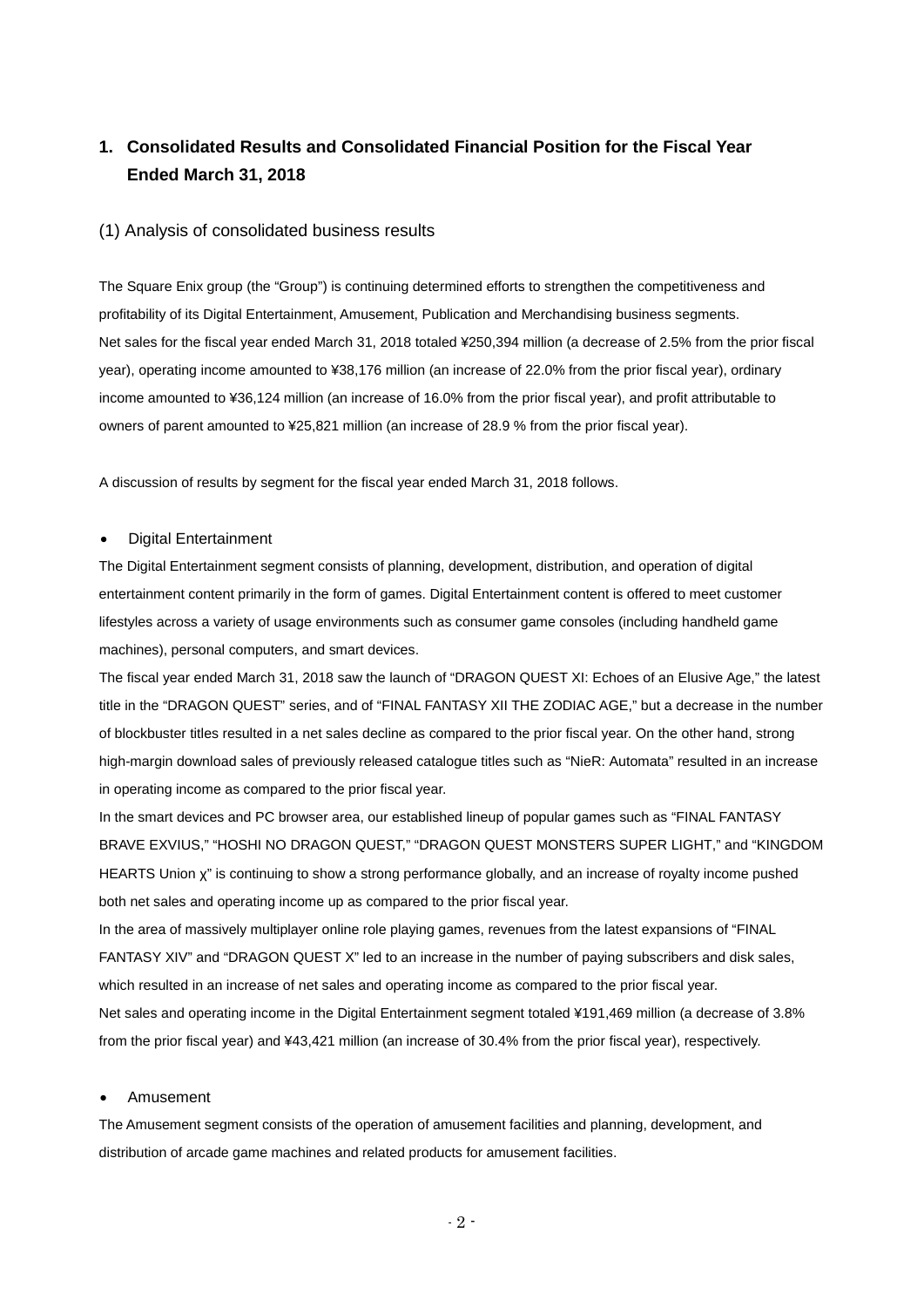During the fiscal year ended March 31, 2018, amusement facility operations showed a steady performance, while new amusement machine releases decreased, which led to a decline in this segment's net sales and operating income as compared to the prior fiscal year.

Net sales and operating income in the Amusement segment totaled ¥41,750 million (a decrease of 2.4% from the prior fiscal year) and ¥2,402million (a decrease of 34.5% from the prior fiscal year), respectively.

#### **Publication**

The Publication segment consists of the publication and licensing of comic magazines, comic books, and game strategy guides.

During the fiscal year ended March 31, 2018, sales of comic books remained strong. In particular, digital format sales increased as compared to the prior fiscal year.

Net sales and operating income in the Publication segment totaled ¥11,049 million (an increase of 10.0% from the prior fiscal year) and ¥2,470 million (an increase of 1.7% from the prior fiscal year), respectively.

#### **Merchandising**

The Merchandising segment consists of planning, production, distribution, and licensing of products primarily based on Group-owned IP.

The fiscal year ended March 31, 2018 saw solid sales and licensing of character goods and soundtracks based on the Group's own IPs.

Net sales and operating income in the Merchandising segment totaled ¥7,567 million (an increase of 17.3% from the prior fiscal year) and ¥1,888 million (a decrease of 12.2% from the prior fiscal year), respectively.

#### (2) Analysis of consolidated financial position

**Assets** 

As of March 31, 2018, total current assets were ¥222,544 million, an increase of 6.5% from the prior fiscal year. This was mainly due to the increase in the content production account of ¥9,619 million.

Fixed assets were ¥37,169 million, an increase of 6.7% from the prior fiscal year.

As a result, total assets were ¥259,713 million, an increase by 6.5%.

**Liabilities** 

As of March 31, 2018, total current liabilities were ¥58,842 million, an increase of 6.1% from the prior fiscal year. Non-current liabilities were ¥7,510 million, an increase of 15.4% from the prior fiscal year.

As a result, total liabilities were ¥66,353 million, an increase by 7.1%.

Net assets

As of March 31, 2018, net assets were ¥193,359 million, an increase of 6.3% from the prior fiscal year. This was mainly due to the profit attributable to owners of parent of ¥25,821 million, dividend payments of ¥6,072 million and the payment for purchase of treasury stock of ¥9,262 million.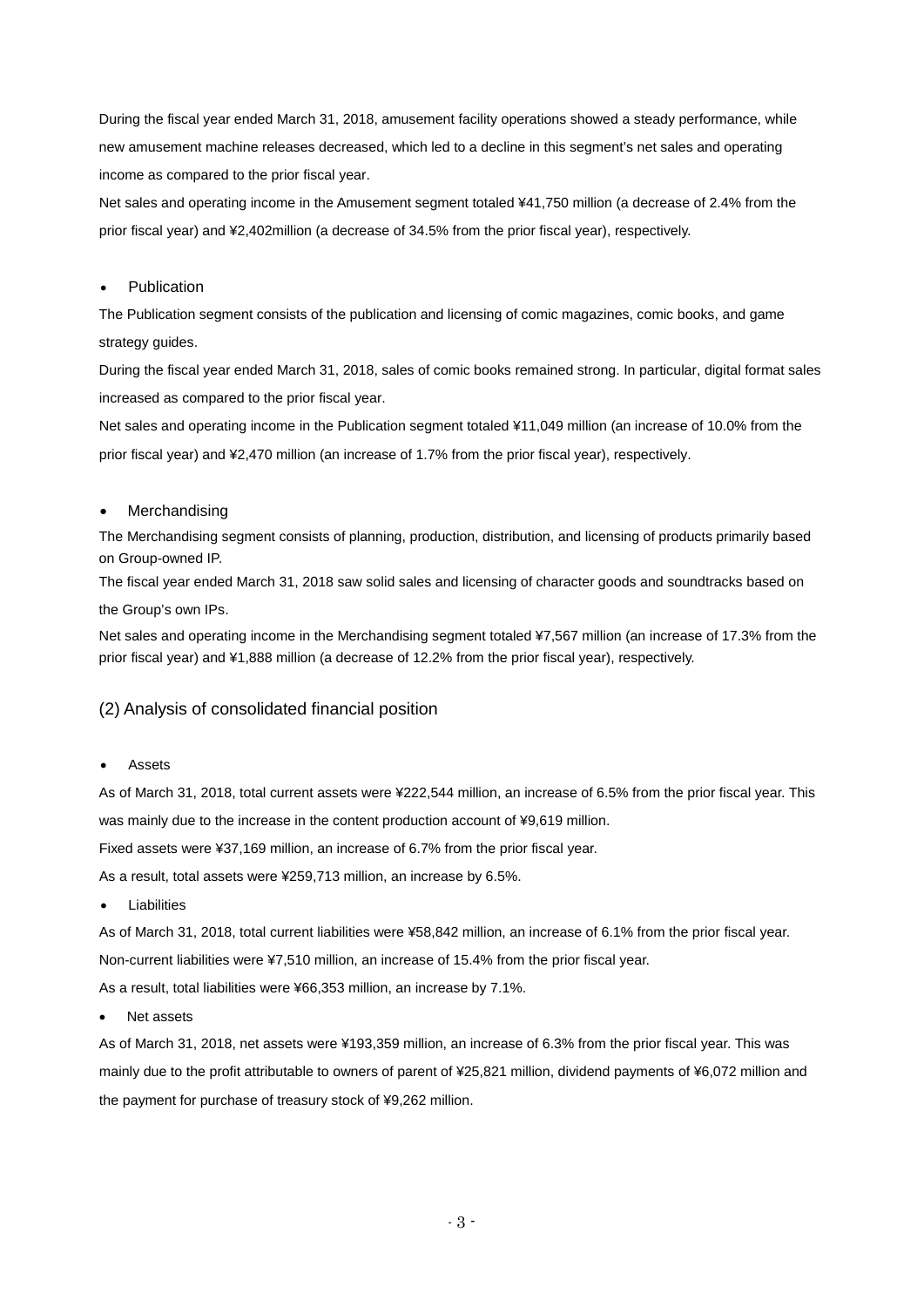### (3) Consolidated cash flow

As of March 31, 2018, cash and cash equivalents totaled ¥134,355 million, an increase of ¥6,960 million from the prior fiscal year. Cash flows during the fiscal year ended March 31, 2018 as well as the principal factors behind these cash flows are described below.

• Cash flows from operating activities

Net cash provided by operating activities during the fiscal year ended March 31, 2018 totaled ¥30,638 million (an increase of 20.0% from the prior fiscal year).

Profit before income taxes of ¥35,927 million, depreciation and amortization of ¥5,859 million and an increase in inventories of ¥11,092 million led to the overall provision of cash from operating activities.

• Cash flows from investing activities

Net cash used in investing activities totaled ¥8,191 million (an increase of 14.3% from the prior fiscal year). The main factors are purchases of property, plant and equipment of ¥6,378 million.

#### • Cash flows from financing activities

Net cash used in financing activities totaled ¥15,290 million (an increase of 163.3% from the prior fiscal year). The main factors are the payment for purchase of treasury stock of ¥9,262 million and cash dividends paid of ¥6,068 million.

### (4) Consolidated forecasts

The business environment surrounding the Group is in the midst of major changes, where consumer needs for content suitable to smart devices such as smartphones and tablet PCs are rapidly expanding, while the console game markets in North America and Europe are increasingly getting competitive and oligopolistic. The Group is focusing all efforts to achieve sustainable growth coupled with profits on a solid revenue foundation through introduction of flexible content development conforming to the ever-changing environment as well as diversification of profit opportunities.

The Company has decided to change the consolidated forecast from a range method to specific figures in order for the earnings forecast disclosure to be much clearer. The Company does not disclose the first half consolidated forecasts in consideration of the fact that fluctuation in sales, income and loss during a fiscal year has increasingly become larger.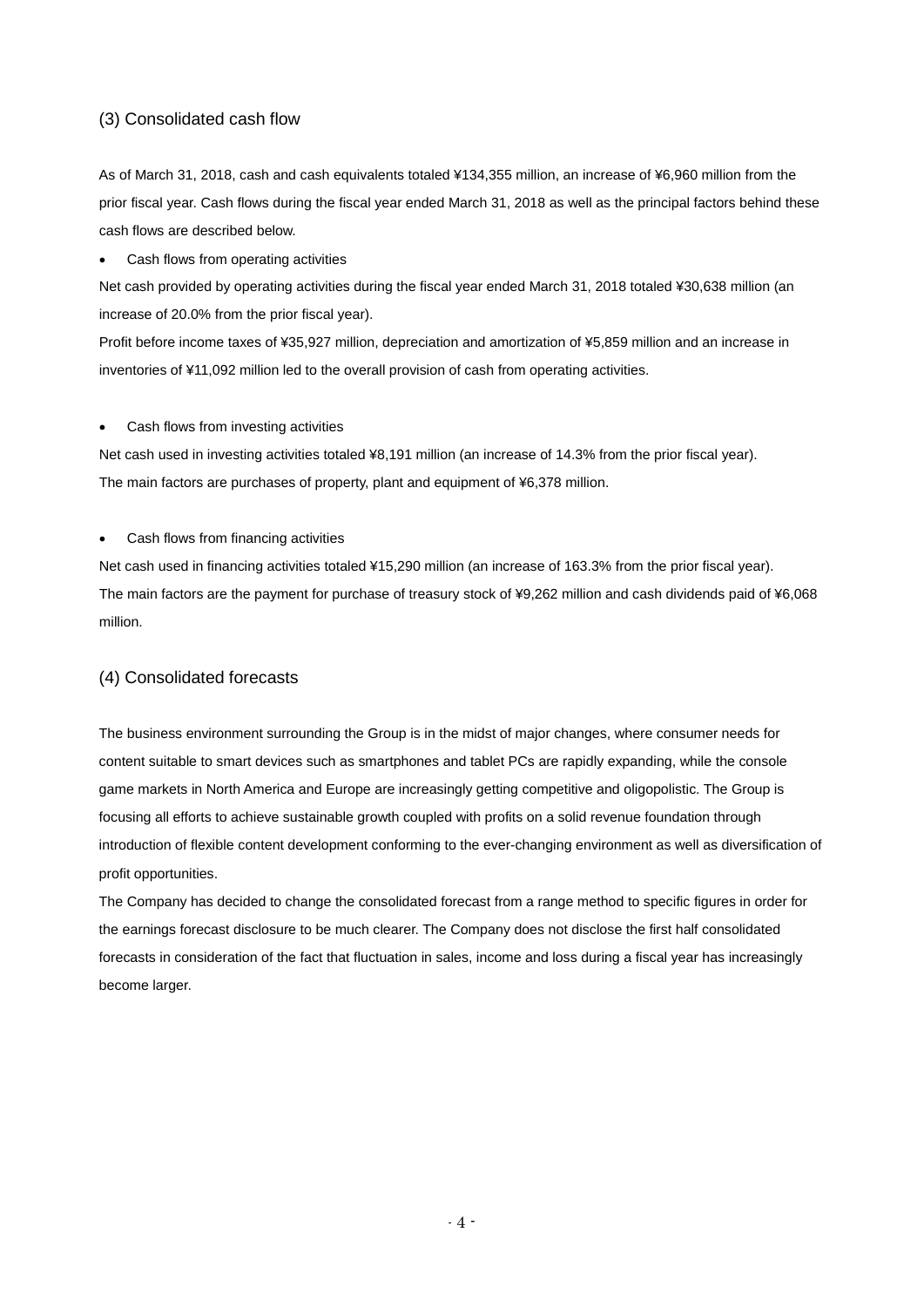### (5) Basic policy for profit distribution and dividends

The Group recognizes the return of profits to shareholders as one of its most important management tasks. The Group maintains internal reserves to place priority on investments that will enhance the value of the Group. Such investments will be made in order to increase the Group's value through expansion of existing businesses, new business development, and reform of the business structure. The Group likewise attaches continued importance to shareholder returns, primarily by means of cash dividend, striving to strike an optimal balance between performancebased payouts and stable returns. The amount of dividends is determined based upon the comprehensive consideration of the balance between investments and shareholder return, using a consolidated payout ratio of approximately 30% as a guide.

The Company's Board of Directors' Meeting to be held on May 17, 2018 will pass a resolution to pay the year-end dividends for fiscal year ended March 31, 2018 of 55 yen per share (together with the interim dividends of 10 yen per share paid in December 2017, the amount of annual dividends will be 65 yen per share).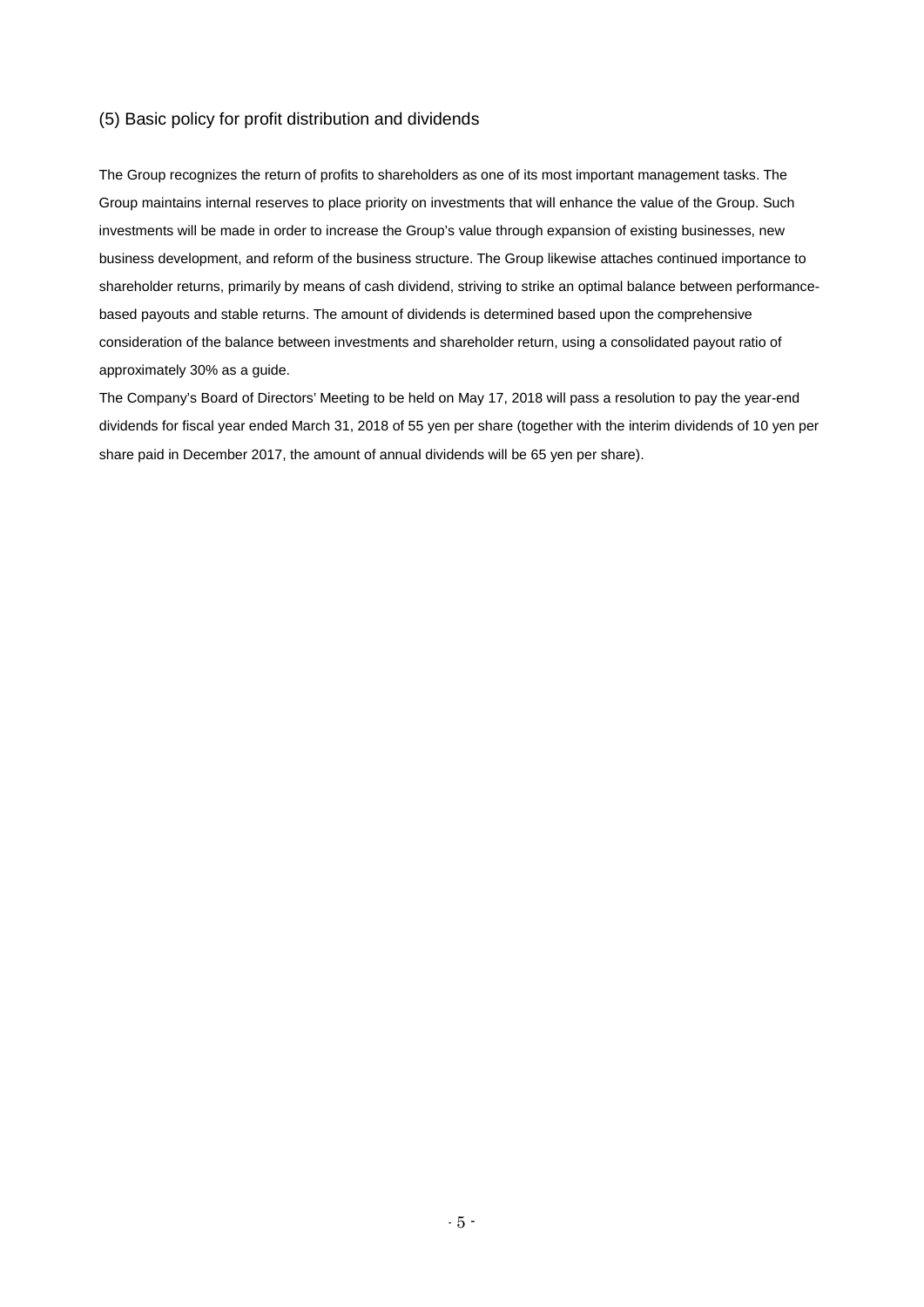## **2. The Group's Outline of Operations**

The following outline of operations lists the Group's primary business segments and major subsidiaries.

| Segment                  | <b>Primary Business Description</b>                                                                                                                                      | Region               | Company Name                                                           |
|--------------------------|--------------------------------------------------------------------------------------------------------------------------------------------------------------------------|----------------------|------------------------------------------------------------------------|
|                          |                                                                                                                                                                          | Japan                | SQUARE ENIX CO., LTD.<br><b>TAITO CORPORATION</b>                      |
| Digital<br>Entertainment | Plans, develops, distributes,<br>and operates games digital                                                                                                              | Americas             | SQUARE ENIX, INC.<br>CRYSTAL DYNAMICS, INC.<br>EIDOS INTERACTIVE CORP. |
|                          | entertainment primarily in the<br>form of computer games                                                                                                                 | Europe and<br>others | SQUARE ENIX LTD.                                                       |
|                          |                                                                                                                                                                          | Asia                 | SQUARE ENIX (China) CO., LTD.<br>HUANG LONG CO., LTD.                  |
| Amusement                | <b>Operation of amusement</b><br>facilities and planning,<br>development and distribution of<br>arcade game machines for<br>amusement facilities and related<br>products |                      | TAITO CORPORATION<br>SQUARE ENIX CO., LTD.                             |
|                          |                                                                                                                                                                          | Japan                | SQUARE ENIX CO., LTD.                                                  |
| Publication              | Comic books, game strategy<br>books, comic magazines, etc.                                                                                                               | Americas             | SQUARE ENIX, INC.                                                      |
|                          |                                                                                                                                                                          | Europe and<br>others | SQUARE ENIX LTD.                                                       |
|                          |                                                                                                                                                                          | Japan                | SQUARE ENIX CO., LTD.<br><b>TAITO CORPORATION</b>                      |
| Merchandising            | Planning, production,<br>distribution and licensing of<br>derivative products of titles<br>owned by the Group                                                            | Americas             | SQUARE ENIX, INC.                                                      |
|                          |                                                                                                                                                                          | Europe and<br>others | SQUARE ENIX LTD.                                                       |

(Consolidated subsidiaries)

(Note) The above table lists major consolidated subsidiaries only.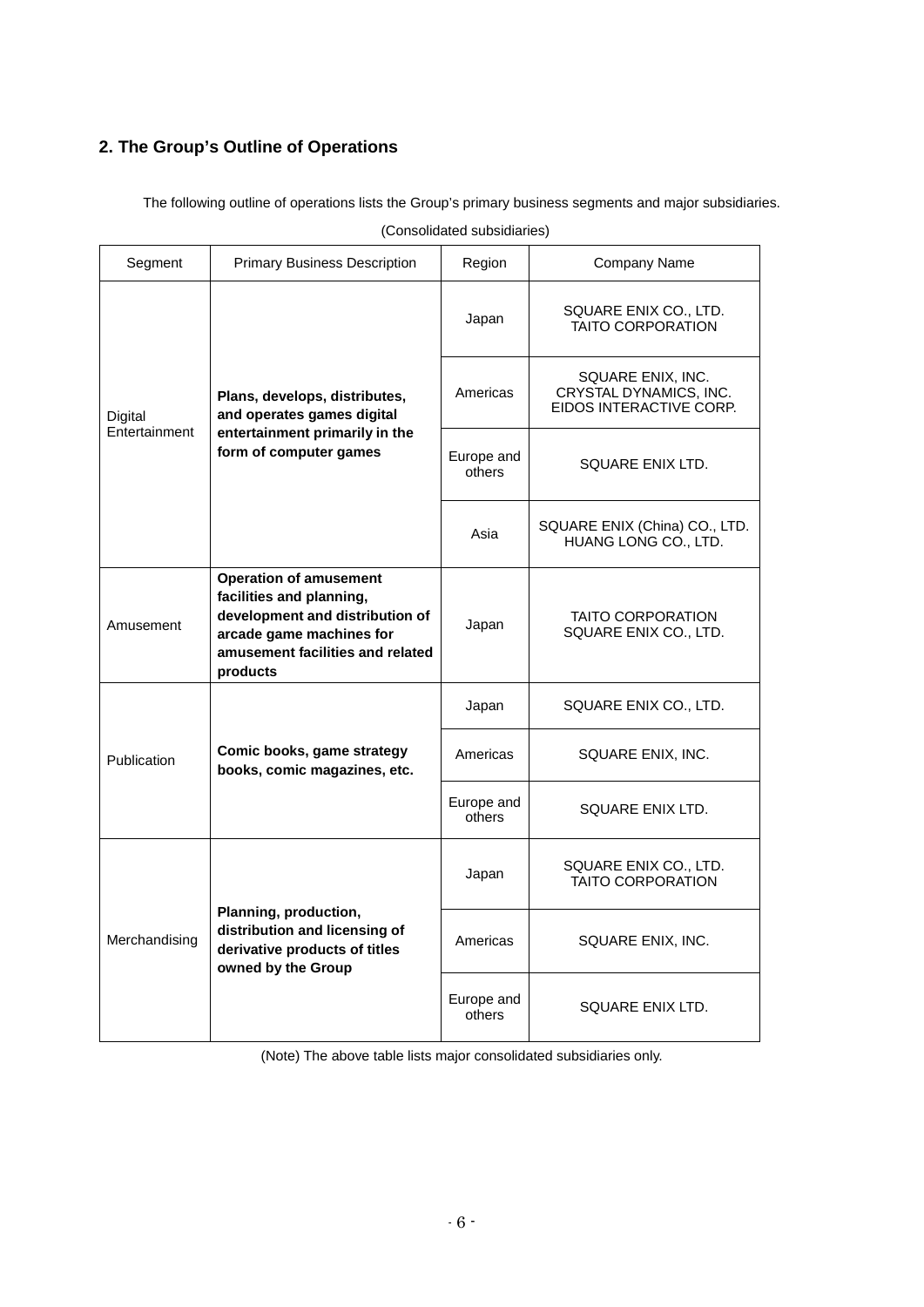The Group's Business Diagram:



Note: Above business diagram only includes key consolidated subsidiaries.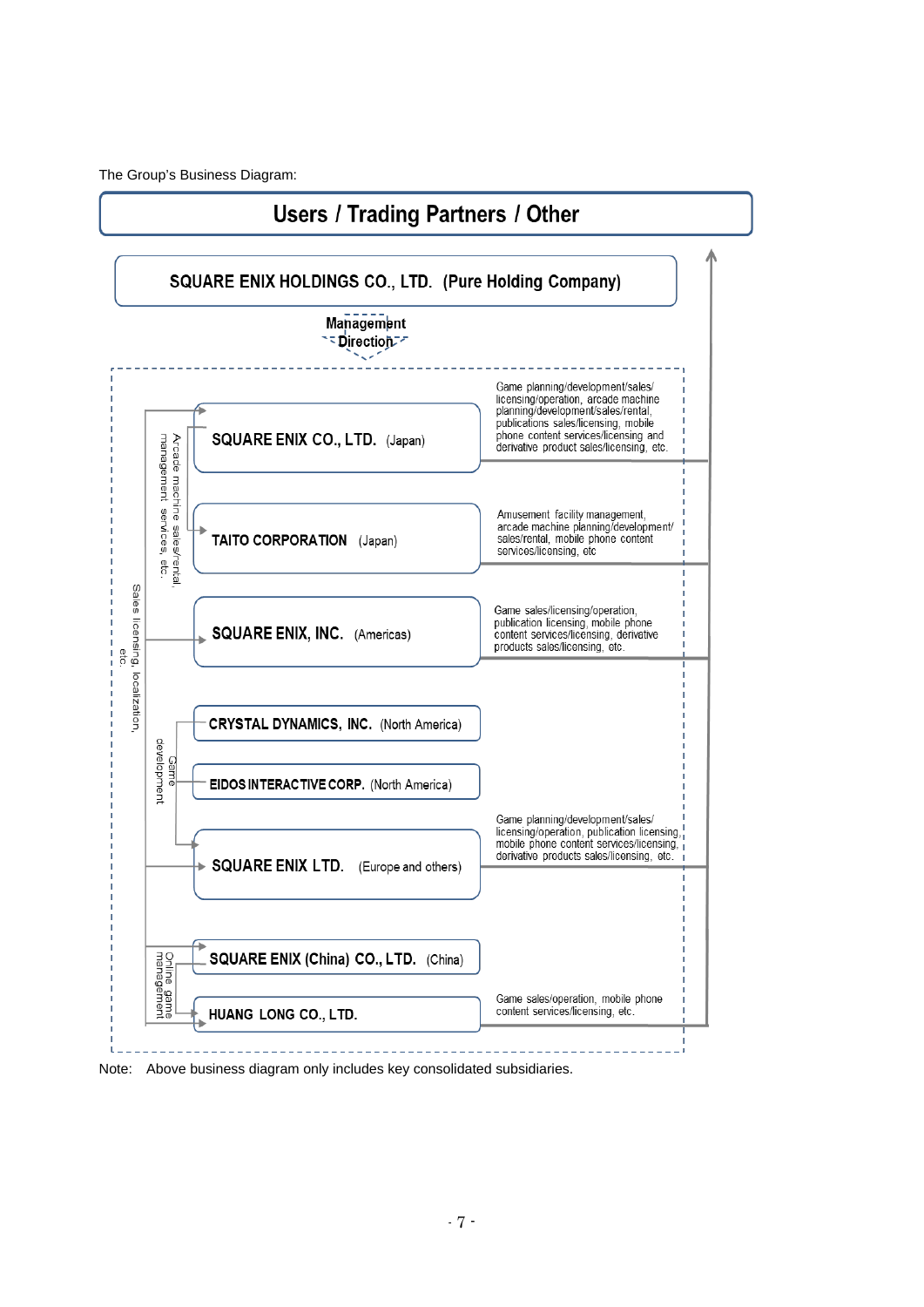### **3. Management Policy**

#### (1) Management philosophy

With the corporate philosophy "*To spread happiness across the globe by providing unforgettable experiences*," the Group offers advanced, high-quality content and services. The Group strives to reward shareholders by maximizing profit based on efficient use of resources in generation of sustained business development and growth.

#### (2) Management targets

The Group recognizes the utmost importance of achieving growth underpinned by profitability. The Group pursues near-term targets of establishing the business structure to achieve (i) net sales of ¥300-400 billion, and (ii) operating profit of ¥40-50 billion, respectively and stably.

#### (3) Medium- and long-term management strategy

Management's key task is to create advanced, high-quality contents that allow the Group to grow in the medium and long term while maintaining profitability. Due to advancements in the development and popularization of information technology and network environments, the digital entertainment industry is currently experiencing a major structural transformation. This has been driven by factors such as increased consumer needs for contents and services accessible over multi-function devices and networks, and the diversification of content delivery methods as well as the accompanying business models. Our business area is also expanding to new markets such as Central and South America, the Middle East and South Asia, in addition to major existing markets including Japan, Europe, the United States and East Asia. The Group strives to respond to these changes and become a pioneer in a new era in digital entertainment.

#### (4) Issues facing management

In order to achieve the Group's medium- and long-term strategy, it is imperative to expand its global business and meet customers' diverse needs for entertainment content/services. It is critically important that the Group recruits and develops human resources capable of supporting that goal.

### **4. Basic policy regarding choice of accounting standard**

The Group will continue to produce its consolidated financial statements on the basis of the Japanese GAAP with consideration for comparability of financial statements of different periods and comparability with other companies. The Group will proceed examination on introduction of International Financial Reporting Standards in light of domestic and international circumstances from now on.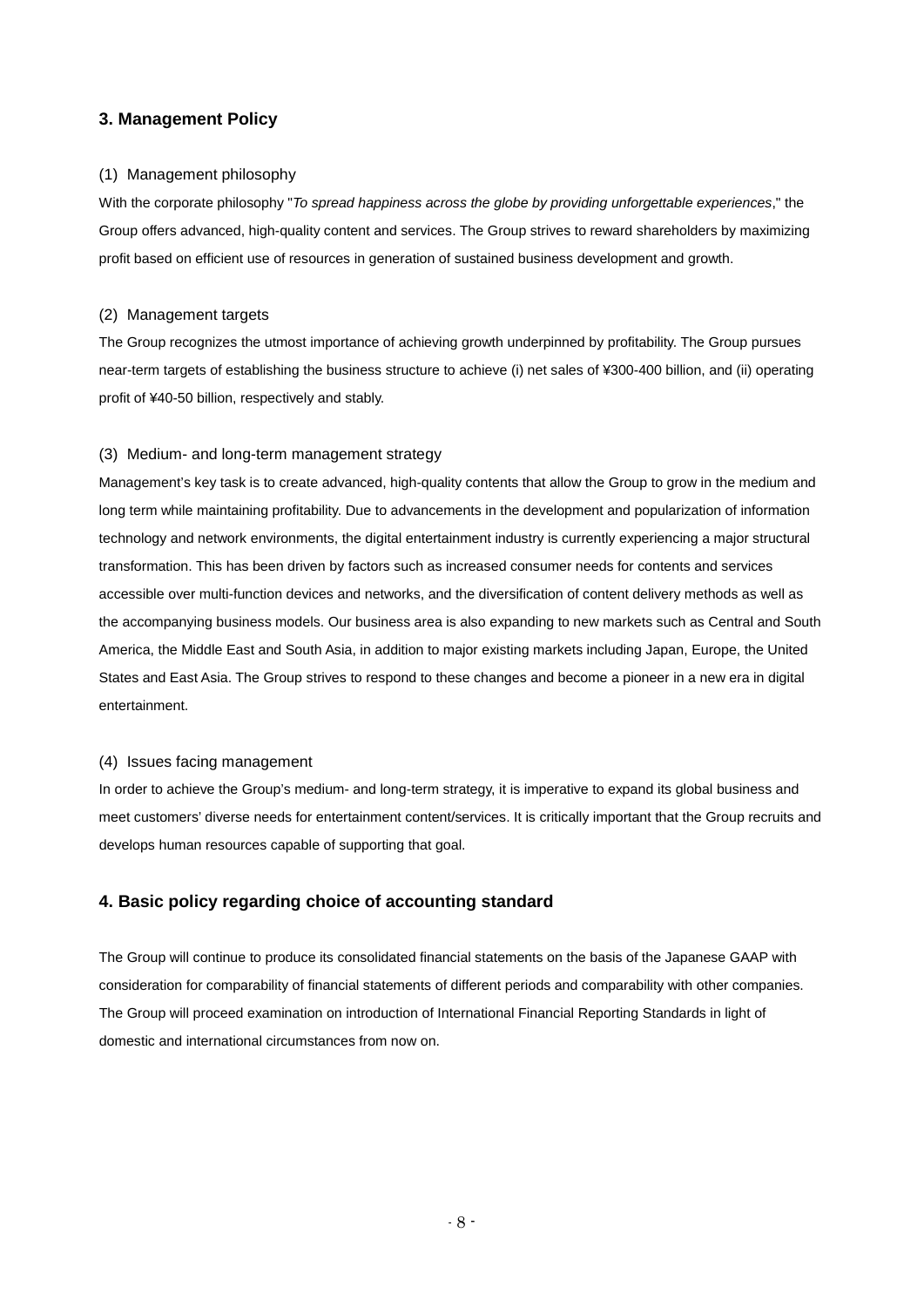## **5. Consolidated Financial Statements**

(1) Consolidated Balance Sheets

|                                     |                      | (Millions of yen)    |
|-------------------------------------|----------------------|----------------------|
|                                     | As of March 31, 2017 | As of March 31, 2018 |
| Assets                              |                      |                      |
| <b>Current assets</b>               |                      |                      |
| Cash and deposits                   | 129,364              | 136,785              |
| Notes and accounts receivable-trade | 26,053               | 24,383               |
| Merchandise and finished goods      | 2,820                | 3,233                |
| Work in progress                    | 11                   | 3                    |
| Raw materials and supplies          | 302                  | 253                  |
| Content production account          | 34,548               | 44,167               |
| Deferred tax assets                 | 7,029                | 6,443                |
| Other                               | 9,222                | 7,486                |
| Allowance for doubtful accounts     | (314)                | (212)                |
| Total current assets                | 209,038              | 222,544              |
| Non-current assets                  |                      |                      |
| Property, plant and equipment       |                      |                      |
| <b>Buildings and structures</b>     | 14,777               | 15,657               |
| Accumulated depreciation            | (9,365)              | (9,993)              |
| Buildings and structures (net)      | 5,412                | 5,663                |
| Tools, furniture and fixtures       | 13,694               | 14,021               |
| Accumulated depreciation            | (10,626)             | (9, 855)             |
| Tools, furniture and fixtures (net) | 3,067                | 4,165                |
| Amusement equipment                 | 16,247               | 16,910               |
| Accumulated depreciation            | (14, 455)            | (14, 588)            |
| Amusement equipment (net)           | 1,792                | 2,322                |
| Other                               | 181                  | 177                  |
| Accumulated depreciation            | (79)                 | (115)                |
| Other (net)                         | 101                  | 62                   |
| Land                                | 3,798                | 3,795                |
| Construction in progress            | 62                   | 50                   |
| Total property, plant and equipment | 14,234               | 16,060               |
| Intangible assets                   |                      |                      |
| Other                               | 4,735                | 4,559                |
| Total intangible assets             | 4,735                | 4,559                |
| Investments and other assets        |                      |                      |
| Investment securities               | 780                  | 154                  |
| Guarantee deposits                  | 9,204                | 9,879                |
| Net defined benefit asset           | 120                  | 155                  |
| Deferred tax assets                 | 2,572                | 2,458                |
| Other                               | 3,394                | 3,965                |
| Allowance for doubtful accounts     | (222)                | (63)                 |
| Total investments and other assets  | 15,850               | 16,549               |
| Total non-current assets            | 34,820               | 37,169               |
| <b>Total assets</b>                 | 243,859              | 259,713              |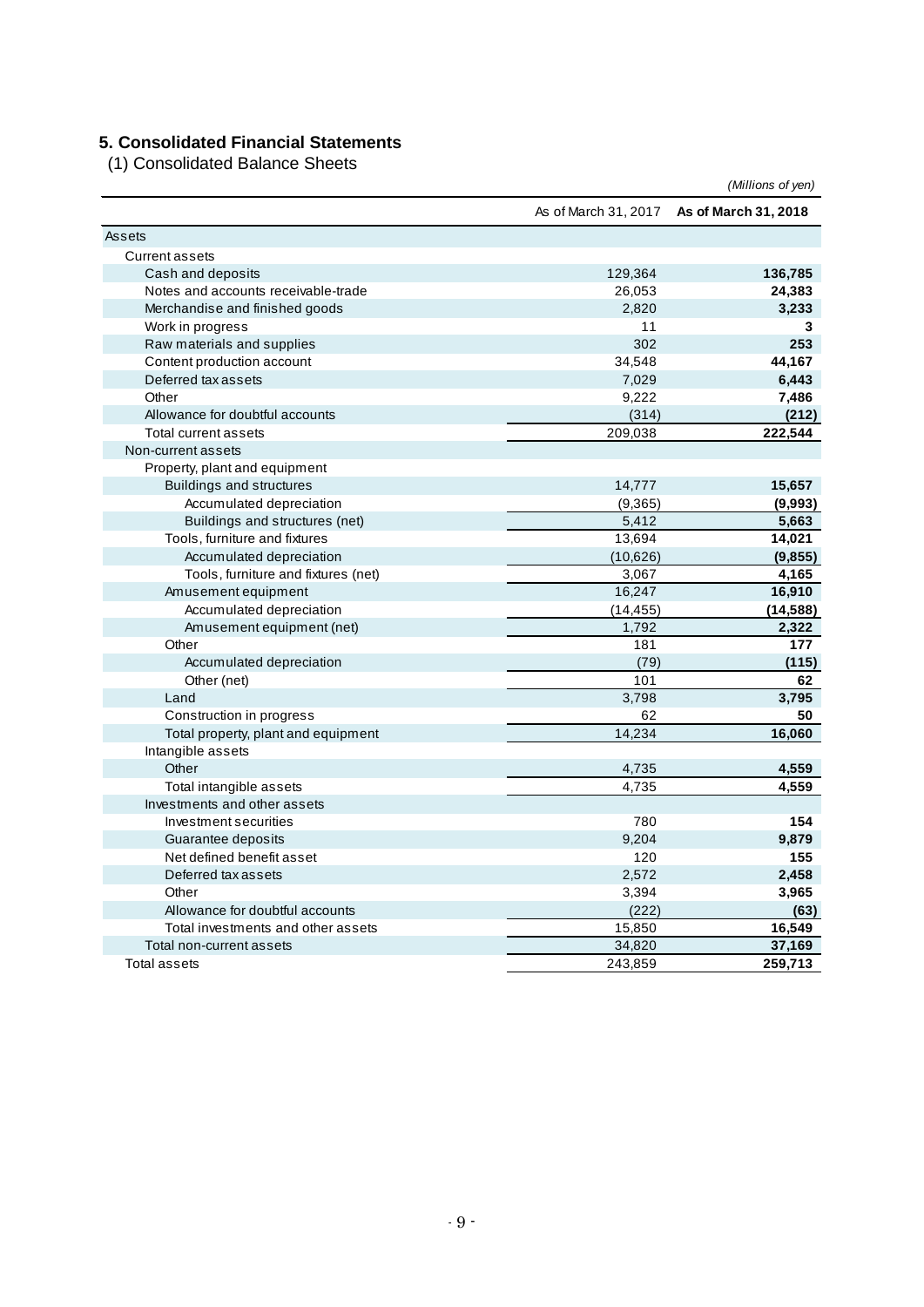|                                                       |                      | (Millions of yen)    |
|-------------------------------------------------------|----------------------|----------------------|
|                                                       | As of March 31, 2017 | As of March 31, 2018 |
| Liabilities                                           |                      |                      |
| <b>Current liabilities</b>                            |                      |                      |
| Notes and accounts payable-trade                      | 14,220               | 14,848               |
| Short-term loans payable                              | 8,437                | 8,931                |
| Income taxes payable                                  | 1,665                | 9,162                |
| Provision for bonuses                                 | 2,358                | 3,246                |
| Provision for sales returns                           | 6,197                | 3,985                |
| Provision for game arcade closings                    | 64                   | 58                   |
| Asset retirement obligations                          | 17                   |                      |
| Other                                                 | 22,482               | 18,610               |
| <b>Total current liabilities</b>                      | 55,445               | 58,842               |
| Non-current liabilities                               |                      |                      |
| Provision for directors' retirement benefits          | 88                   | 88                   |
| Provision for loss on game arcade closings            | 83                   | 41                   |
| Net defined benefit liability                         | 2,546                | 2,676                |
| Deferred tax liabilities                              | 573                  | 896                  |
| Asset retirement obligations                          | 2,450                | 2,812                |
| Other                                                 | 767                  | 994                  |
| Total non-current liabilities                         | 6,510                | 7,510                |
| <b>Total liabilities</b>                              | 61,955               | 66,353               |
| Net assets                                            |                      |                      |
| Shareholders' equity                                  |                      |                      |
| Capital stock                                         | 23,828               | 23,868               |
| Capital surplus                                       | 53,067               | 53,107               |
| Retained earnings                                     | 109,764              | 129,513              |
| Treasury stock                                        | (897)                | (10, 159)            |
| Total shareholders' equity                            | 185,763              | 196,330              |
| Accumulated other comprehensive income                |                      |                      |
| Valuation difference on available-for-sale securities | 364                  | 89                   |
| Foreign currency translation adjustment               | (4,640)              | (3,674)              |
| Remeasurements of defined benefit plans               | (165)                | (132)                |
| Total accumulated other comprehensive income          | (4, 440)             | (3,718)              |
| Subscription rights to shares                         | 453                  | 603                  |
| Non-controlling interests                             | 128                  | 144                  |
| Total net assets                                      | 181,904              | 193,359              |
| Total liabilities and net assets                      | 243,859              | 259,713              |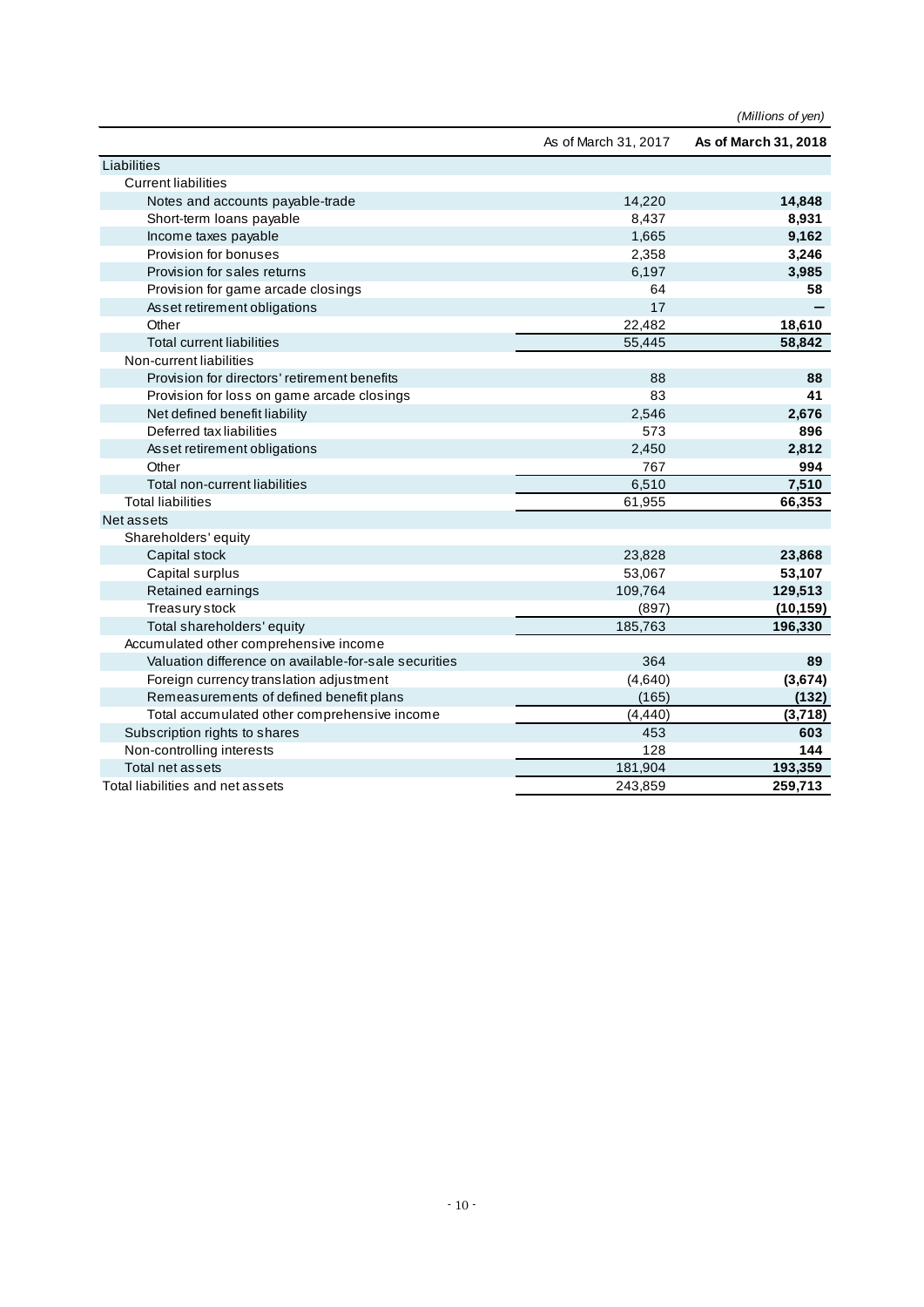## (2) Consolidated Income Statement and Consolidated Statement of Comprehensive Income Consolidated Income Statement

|                                                    |                   | (Millions of yen) |
|----------------------------------------------------|-------------------|-------------------|
|                                                    | Fiscal year ended | Fiscal year ended |
|                                                    | March 31, 2017    | March 31, 2018    |
| Net sales                                          | 256,824           | 250,394           |
| Cost of sales                                      | $*1$<br>141,123   | *1<br>129,519     |
| Gross profit                                       | 115,701           | 120,874           |
| Reversal of provision for sales returns            | 3,227             | 6,118             |
| Provision for sales returns                        | 6,014             | 4,139             |
| Gross profit-net                                   | 112,914           | 122,854           |
| Selling, general and administrative expenses       |                   |                   |
| Packing and transportation expenses                | 1,726             | 1,874             |
| Advertising expenses                               | 25,541            | 22,585            |
| Promotion expenses                                 | 74                | 86                |
| Provision of allowance for doubtful accounts       | 12                |                   |
| Directors' compensations                           | 557               | 773               |
| Salaries and allowances                            | 14,618            | 15,242            |
| Provision for bonuses                              | 2,492             | 3,740             |
| Retirement benefit expenses                        | 678               | 534               |
| Welfare expenses                                   | 2,161             | 2,522             |
| Rent expenses                                      | 2,100             | 2,306             |
| Commission fee                                     | 21,554            | 23,539            |
| Depreciation                                       | 2,272             | 2,495             |
| Other                                              | 7,825             | 8,976             |
| Total selling, general and administrative expenses | $*2$<br>81,618    | $*2$<br>84,677    |
| Operating income                                   | 31,295            | 38,176            |
| Non-operating income                               |                   |                   |
| Interest income                                    | 75                | 107               |
| Dividend income                                    | 9                 | 14                |
| Rent income                                        | 16                | 35                |
| Reversal of allowance for doubtful accounts        | $\overline{2}$    | 161               |
| Subsidy income                                     | 33                | 126               |
| Gain on forgiveness of payable for group tax       | 62                | 31                |
| Miscellaneous income                               | 93                | 281               |
| Total non-operating income                         | 293               | 757               |
| Non-operating expenses                             |                   |                   |
| Interest expenses                                  | 52                | 84                |
| Commission fee                                     | 6                 | 10                |
| Office transfer related expenses                   | 31                | 152               |
| Foreign exchange losses                            | 358               | 2,477             |
| Miscellaneous loss                                 | 11                | 83                |
| Total non-operating expenses                       | 459               | 2,809             |
| Ordinary income                                    | 31,128            | 36,124            |
|                                                    |                   |                   |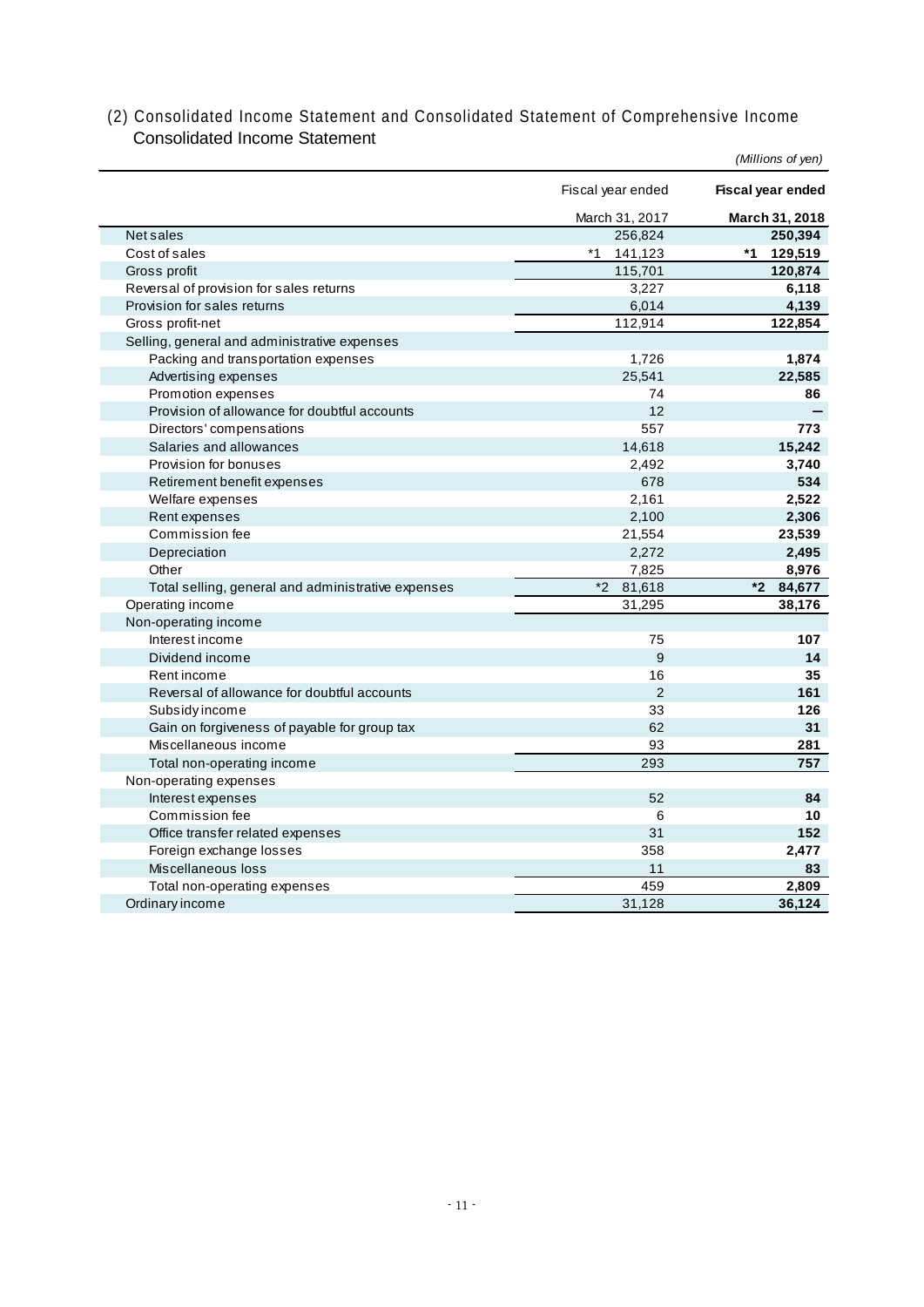### Consolidated Income Statement

*(Millions of yen)*

|                                                        | Fiscal year ended    | <b>Fiscal year ended</b> |
|--------------------------------------------------------|----------------------|--------------------------|
|                                                        | March 31, 2017       | March 31, 2018           |
| Extraordinary income                                   |                      |                          |
| Gain on sales of non-current assets                    | *3<br>$\overline{4}$ | *3<br>-9                 |
| Gain on sales of investment securities                 |                      | 351                      |
| Gain on reversal of subscription rights to shares      | 20                   | 2                        |
| Foreign currency gain on subsidiary liquidation        | 105                  |                          |
| Gain on reversal of debts                              | 82                   |                          |
| Other                                                  | 90                   | 5                        |
| Total extraordinary income                             | 302                  | 368                      |
| <b>Extraordinary losses</b>                            |                      |                          |
| Loss on sales of non-current assets                    |                      | *4<br>18                 |
| Loss on retirement of non-current assets               | $*5$<br>210          | 131<br>*5                |
| Impairment loss                                        | *6<br>437            | *6<br>40                 |
| Loss on sales of shares of subsidiaries and associates |                      | 371                      |
| Loss on liquidation of subsidiaries and associates     | $*7$<br>4,898        |                          |
| Other                                                  | 37                   | 4                        |
| Total extraordinary losses                             | 5,584                | 565                      |
| Profit before income taxes                             | 25,846               | 35,927                   |
| Income taxes-current                                   | 5,331                | 9,216                    |
| Income taxes-deferred                                  | 472                  | 878                      |
| Total income taxes                                     | 5,804                | 10,094                   |
| Profit                                                 | 20,042               | 25,832                   |
| Profit attributable to non-controlling interests       | 3                    | 11                       |
| Profit attributable to owners of parent                | 20,039               | 25,821                   |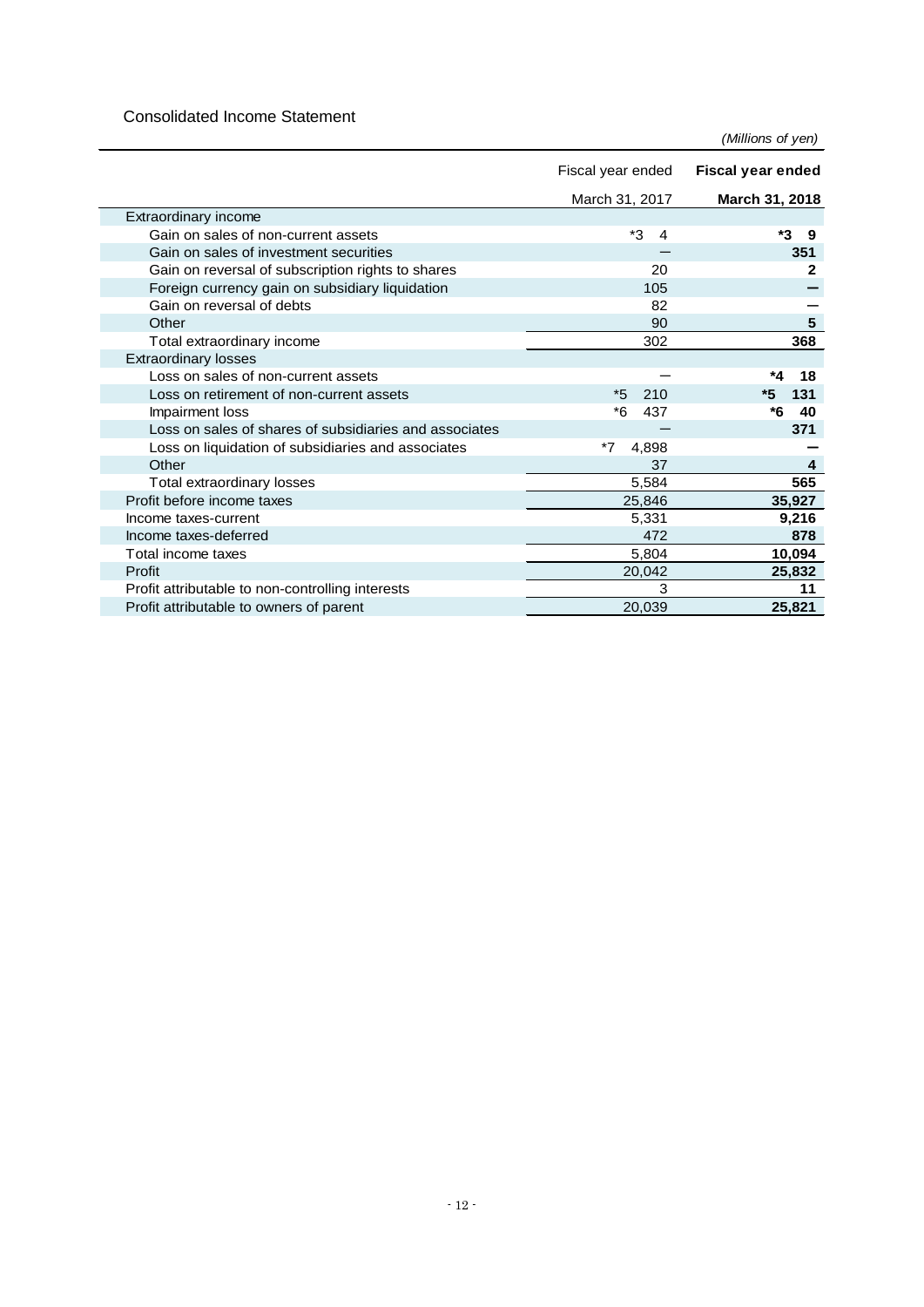## Consolidated Statement of Comprehensive Income

|                                                                |                   | (Millions of yen)        |
|----------------------------------------------------------------|-------------------|--------------------------|
|                                                                | Fiscal year ended | <b>Fiscal year ended</b> |
|                                                                | March 31, 2017    | March 31, 2018           |
| Profit                                                         | 20,042            | 25,832                   |
| Other comprehensive income                                     |                   |                          |
| Valuation difference on available-for-sale securities          | 23                | (275)                    |
| Foreign currency translation adjustment                        | (1,539)           | 970                      |
| Remeasurements of defined benefit plans                        | 442               | 32                       |
| Total other comprehensive income                               | (1,073)           | 727                      |
| Comprehensive income                                           | 18,969            | 26,560                   |
| (Breakdown)                                                    |                   |                          |
| Comprehensive income attributable to owners of parent          | 19,072            | 26,544                   |
| Comprehensive income attributable to non-controlling interests | (103)             | 16                       |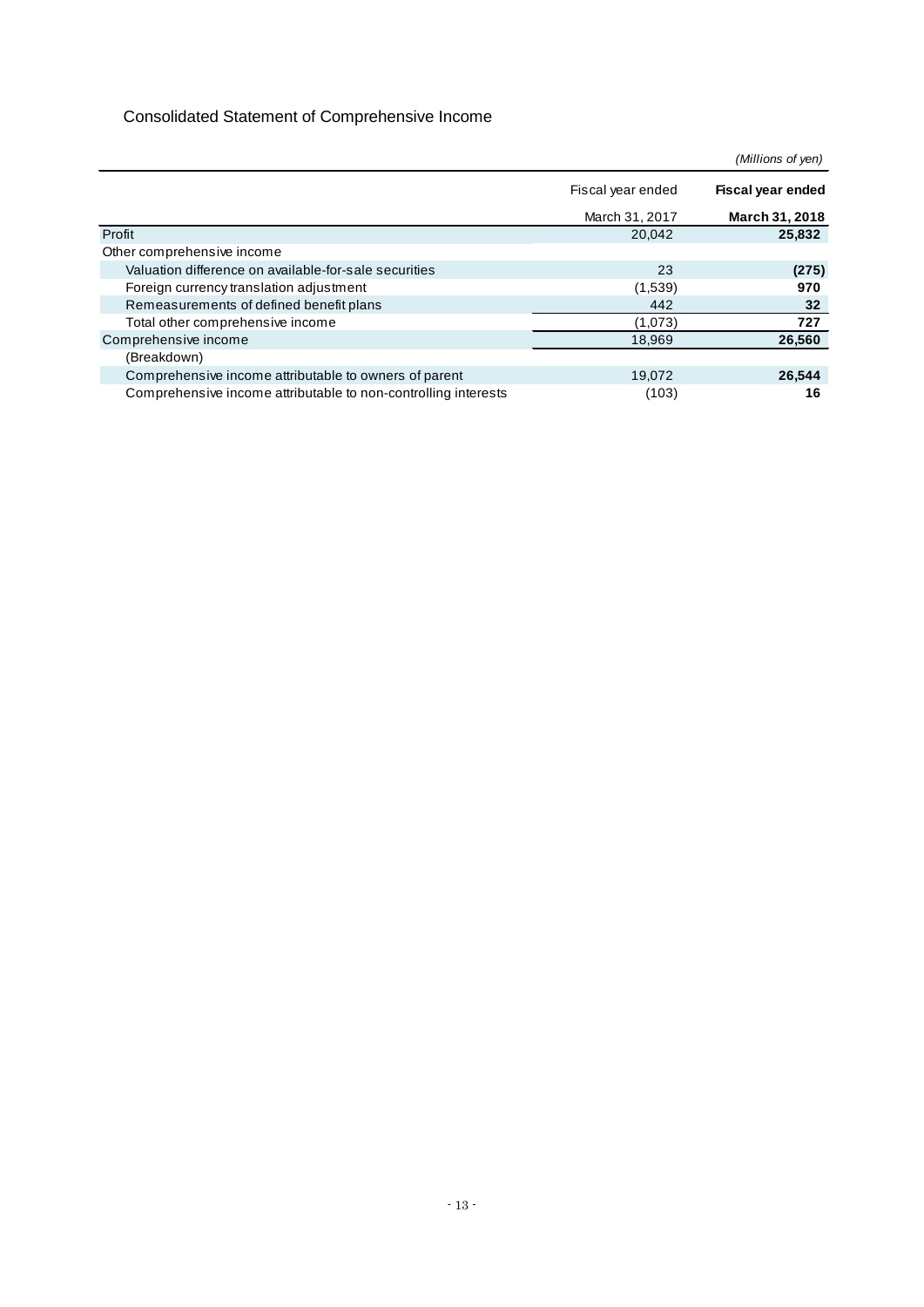## (3) Consolidated Statements of Changes in Net Assets Fiscal year ended March 31, 2017

| (Millions of yen)                                       |                  |                 |                      |                |                                  |  |
|---------------------------------------------------------|------------------|-----------------|----------------------|----------------|----------------------------------|--|
| Shareholders' equity                                    |                  |                 |                      |                |                                  |  |
|                                                         | Capital<br>stock | Capital surplus | Retained<br>earnings | Treasury stock | Total<br>shareholders'<br>equity |  |
| Balance at the beginning of current period              | 23,753           | 52,993          | 95,581               | (888)          | 171,439                          |  |
| Changes during the period                               |                  |                 |                      |                |                                  |  |
| <b>Issuance of new shares</b>                           | 74               | 74              |                      |                | 149                              |  |
| Dividends from retained earnings                        |                  |                 | (5,855)              |                | (5,855)                          |  |
| Profit attributable to owners of parent                 |                  |                 | 20,039               |                | 20,039                           |  |
| Purchase of treasury stock                              |                  |                 |                      | (8)            | (8)                              |  |
| Disposal of treasury stock                              |                  | $\Omega$        |                      | $\Omega$       | $\Omega$                         |  |
| Net changes of items other than<br>shareholders' equity |                  |                 |                      |                |                                  |  |
| Total changes during the period                         | 74               | 74              | 14,183               | (8)            | 14,323                           |  |
| Balance at the end of current period                    | 23,828           | 53,067          | 109,764              | (897)          | 185,763                          |  |

|                                                         |                                                                 | Accumulated other comprehensive income           |                                                |                                                          |                                     |                              |                     |
|---------------------------------------------------------|-----------------------------------------------------------------|--------------------------------------------------|------------------------------------------------|----------------------------------------------------------|-------------------------------------|------------------------------|---------------------|
|                                                         | Valuation<br>difference on<br>available-for-<br>sale securities | Foreign<br>currency<br>translation<br>adjustment | Remeasureme<br>nts of defined<br>benefit plans | Total<br>accumulated<br>other<br>comprehensive<br>income | Subscription<br>rights to<br>shares | Non-controlling<br>interests | Total<br>net assets |
| Balance at the beginning of current period              | 341                                                             | (3,207)                                          | (607)                                          | (3, 474)                                                 | 374                                 | 443                          | 168,783             |
| Changes during the period                               |                                                                 |                                                  |                                                |                                                          |                                     |                              |                     |
| Issuance of new shares                                  |                                                                 |                                                  |                                                |                                                          |                                     |                              | 149                 |
| Dividends from retained earnings                        |                                                                 |                                                  |                                                |                                                          |                                     |                              | (5,855)             |
| Profit attributable to owners of parent                 |                                                                 |                                                  |                                                |                                                          |                                     |                              | 20,039              |
| Purchase of treasury stock                              |                                                                 |                                                  |                                                |                                                          |                                     |                              | (8)                 |
| Disposal of treasury stock                              |                                                                 |                                                  |                                                |                                                          |                                     |                              | $\mathbf{0}$        |
| Net changes of items other than<br>shareholders' equity | 23                                                              | (1, 432)                                         | 442                                            | (966)                                                    | 78                                  | (315)                        | (1,203)             |
| Total changes during the period                         | 23                                                              | (1, 432)                                         | 442                                            | (966)                                                    | 78                                  | (315)                        | 13,120              |
| Balance at the end of current period                    | 364                                                             | (4,640)                                          | (165)                                          | (4, 440)                                                 | 453                                 | 128                          | 181,904             |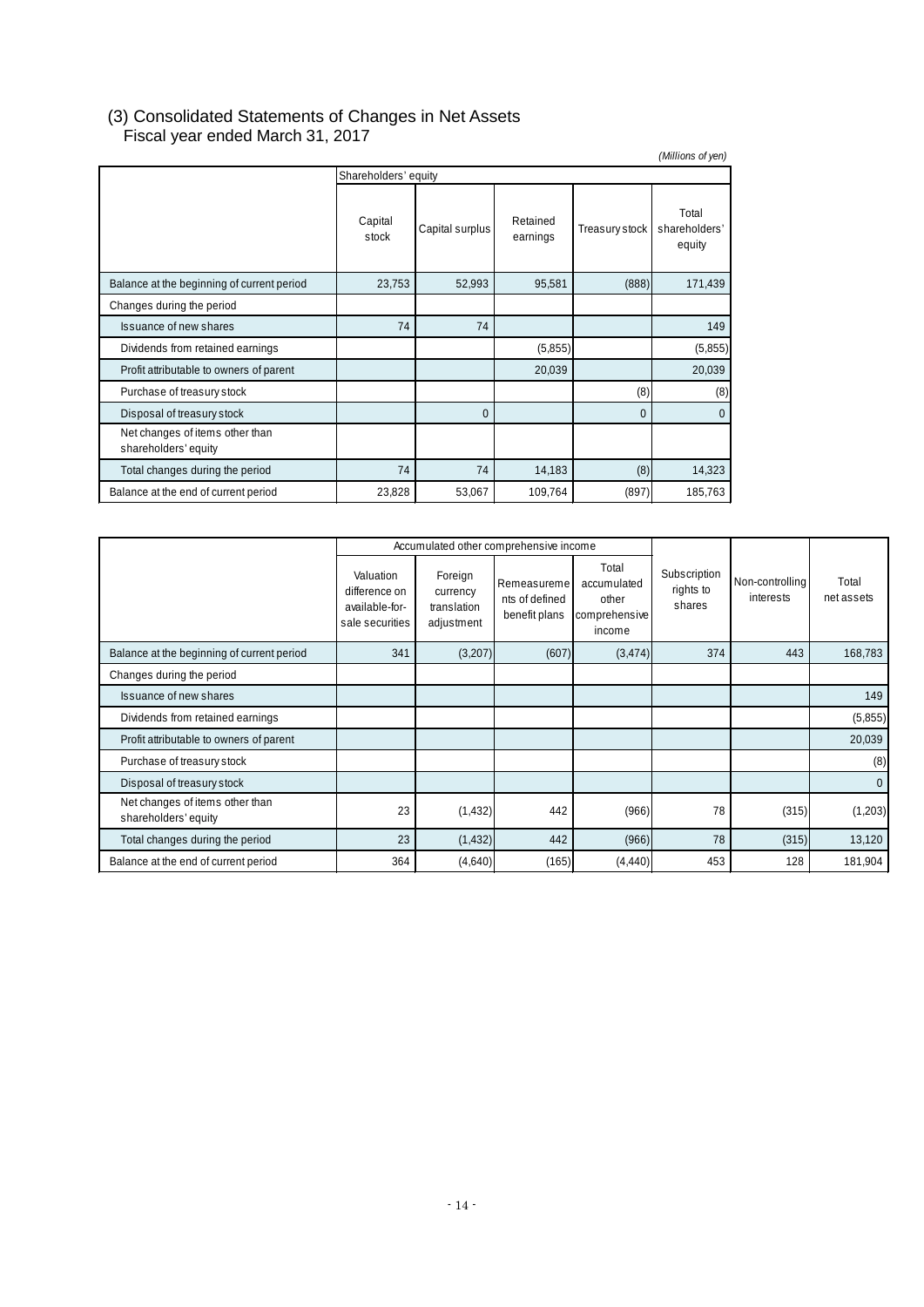## Fiscal year ended March 31, 2018

| (Millions of yen)                                       |                  |                 |                      |                |                                  |  |
|---------------------------------------------------------|------------------|-----------------|----------------------|----------------|----------------------------------|--|
| Shareholders' equity                                    |                  |                 |                      |                |                                  |  |
|                                                         | Capital<br>stock | Capital surplus | Retained<br>earnings | Treasury stock | Total<br>shareholders'<br>equity |  |
| Balance at the beginning of current period              | 23,828           | 53,067          | 109,764              | (897)          | 185,763                          |  |
| Changes during the period                               |                  |                 |                      |                |                                  |  |
| Issuance of new shares                                  | 40               | 40              |                      |                | 80                               |  |
| Dividends from retained earnings                        |                  |                 | (6,072)              |                | (6,072)                          |  |
| Profit attributable to owners of parent                 |                  |                 | 25,821               |                | 25,821                           |  |
| Purchase of treasury stock                              |                  |                 |                      | (9,262)        | (9,262)                          |  |
| Disposal of treasury stock                              |                  | $\Omega$        |                      | $\Omega$       | $\Omega$                         |  |
| Net changes of items other than<br>shareholders' equity |                  |                 |                      |                |                                  |  |
| Total changes during the period                         | 40               | 40              | 19,748               | (9,261)        | 10,566                           |  |
| Balance at the end of current period                    | 23,868           | 53,107          | 129,513              | (10, 159)      | 196,330                          |  |

|                                                         | Accumulated other comprehensive income                          |                                                  |                                                |                                                          |                                     |                              |                     |
|---------------------------------------------------------|-----------------------------------------------------------------|--------------------------------------------------|------------------------------------------------|----------------------------------------------------------|-------------------------------------|------------------------------|---------------------|
|                                                         | Valuation<br>difference on<br>available-for-<br>sale securities | Foreign<br>currency<br>translation<br>adjustment | Remeasureme<br>nts of defined<br>benefit plans | Total<br>accumulated<br>other<br>comprehensive<br>income | Subscription<br>rights to<br>shares | Non-controlling<br>interests | Total<br>net assets |
| Balance at the beginning of current period              | 364                                                             | (4,640)                                          | (165)                                          | (4, 440)                                                 | 453                                 | 128                          | 181,904             |
| Changes during the period                               |                                                                 |                                                  |                                                |                                                          |                                     |                              |                     |
| Issuance of new shares                                  |                                                                 |                                                  |                                                |                                                          |                                     |                              | 80                  |
| Dividends from retained earnings                        |                                                                 |                                                  |                                                |                                                          |                                     |                              | (6,072)             |
| Profit attributable to owners of parent                 |                                                                 |                                                  |                                                |                                                          |                                     |                              | 25,821              |
| Purchase of treasury stock                              |                                                                 |                                                  |                                                |                                                          |                                     |                              | (9,262)             |
| Disposal of treasury stock                              |                                                                 |                                                  |                                                |                                                          |                                     |                              | $\Omega$            |
| Net changes of items other than<br>shareholders' equity | (275)                                                           | 965                                              | 32                                             | 722                                                      | 150                                 | 16                           | 889                 |
| Total changes during the period                         | (275)                                                           | 965                                              | 32                                             | 722                                                      | 150                                 | 16                           | 11,455              |
| Balance at the end of current period                    | 89                                                              | (3,674)                                          | (132)                                          | (3,718)                                                  | 603                                 | 144                          | 193,359             |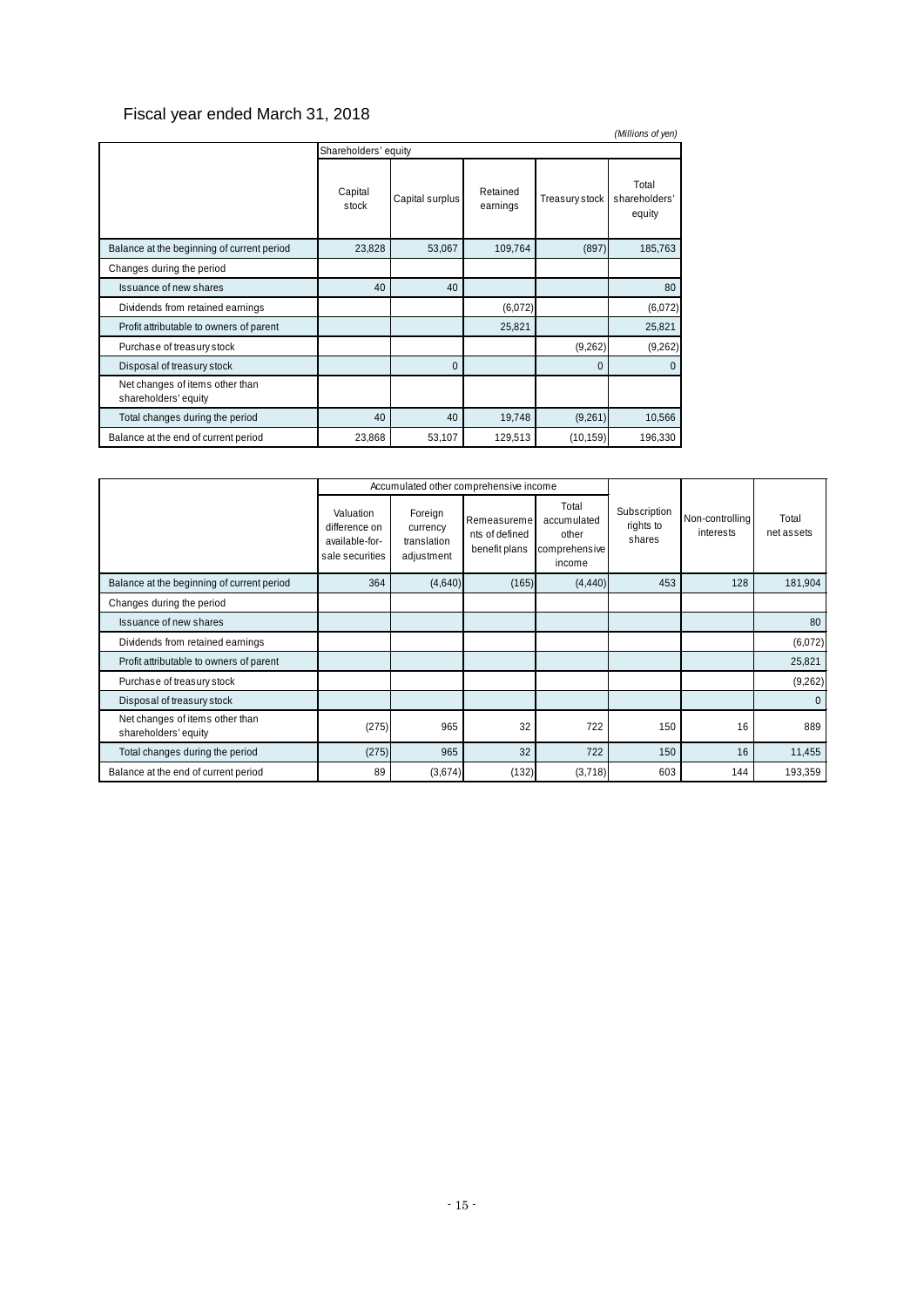## (4) Consolidated Statements of Cash Flows

|                                                                     |                   | (Millions of yen) |
|---------------------------------------------------------------------|-------------------|-------------------|
|                                                                     | Fiscal year ended | Fiscal year ended |
|                                                                     | March 31, 2017    | March 31, 2018    |
| Cash flows from operating activities                                |                   |                   |
| Profit before income taxes                                          | 25,846            | 35,927            |
| Depreciation                                                        | 6,270             | 5,859             |
| Impairment loss                                                     | 862               | 40                |
| Increase (decrease) in allowance for doubtful accounts              | 169               | (251)             |
| Increase (decrease) in provision for bonuses                        | (224)             | 1,096             |
| Increase (decrease) in provision for sales returns                  | 2,905             | (1,979)           |
| Increase (decrease) in provision for directors' retirement benefits | (63)              |                   |
| Increase (decrease) in provision for loss on game arcade closings   | (53)              | (48)              |
| Decrease (increase) in net defined benefit asset                    | 7                 | (64)              |
| Increase (decrease) in net defined benefit liability                | 291               | 205               |
| Interest and dividend income                                        | (84)              | (121)             |
| Interest expenses                                                   | 52                | 84                |
| Foreign exchange losses (gains)                                     | (964)             | 2,940             |
| Loss (gain) on sales of investment securities                       |                   | (351)             |
| Loss (gain) on sales of shares of subsidiaries and associates       |                   | 371               |
| Loss on retirement of non-current assets                            | 210               | 131               |
| Gain on sales of non-current assets                                 | (4)               | (9)               |
| Loss on sales of non-current assets                                 |                   | 18                |
| Decrease (increase) in notes and accounts receivable-trade          | (4,882)           | 1,128             |
| Decrease (increase) in inventories                                  | 4,257             | (11,092)          |
| Increase (decrease) in notes and accounts payable-trade             | 3,283             | 523               |
| Decrease (increase) in other current assets                         | 410               | 1,994             |
| Decrease (increase) in other non-current assets                     | (187)             | (531)             |
| Increase (decrease) in other current liabilities                    | 881               | (3,648)           |
| Other, net                                                          | (2, 215)          | 874               |
| Subtotal                                                            | 36,769            | 33,098            |
| Interest and dividend income received                               | 89                | 121               |
| Interest expenses paid                                              | (54)              | (84)              |
| Income taxes paid                                                   | (11, 311)         | (5, 213)          |
| Income taxes refund                                                 | 45                | 2,717             |
| Net cash provided by (used in) operating activities                 | 25,537            | 30,638            |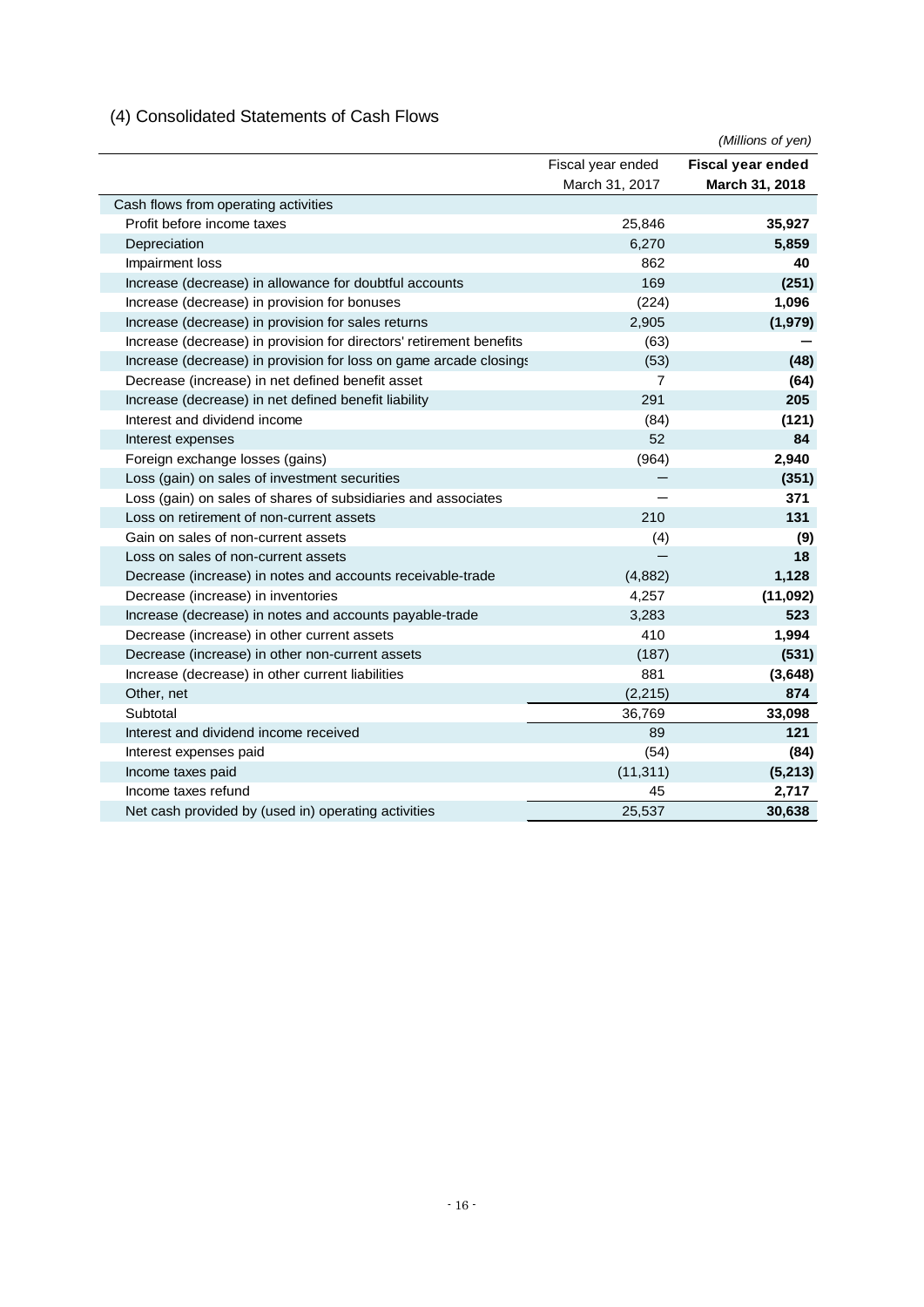|                                                                                                      |                   | (Millions of yen)        |
|------------------------------------------------------------------------------------------------------|-------------------|--------------------------|
|                                                                                                      | Fiscal year ended | <b>Fiscal year ended</b> |
|                                                                                                      | March 31, 2017    | March 31, 2018           |
| Cash flows from investing activities                                                                 |                   |                          |
| Payments into time deposits                                                                          | (4, 461)          | (4,539)                  |
| Proceeds from withdrawal of time deposits                                                            | 4,113             | 4,157                    |
| Proceeds from sales of investment securities                                                         |                   | 642                      |
| Purchase of property, plant and equipment                                                            | (5,785)           | (6, 378)                 |
| Proceeds from sales of property, plant and equipment                                                 | 6                 | 9                        |
| Purchase of intangible assets                                                                        | (851)             | (858)                    |
| Purchase of shares of subsidiaries                                                                   | (100)             | (210)                    |
| Proceeds from liquidation of subsidiaries                                                            | 69                | 5                        |
| Payments for guarantee deposits                                                                      | (324)             | (1,204)                  |
| Proceeds from collection of guarantee deposits                                                       | 223               | 431                      |
| Other, net                                                                                           | (54)              | (247)                    |
| Net cash provided by (used in) investing activities                                                  | (7, 164)          | (8, 191)                 |
| Cash flows from financing activities                                                                 |                   |                          |
| Proceeds from issuance of common shares                                                              | 124               | 64                       |
| Purchase of treasury shares                                                                          | (8)               | (9,262)                  |
| Cash dividends paid                                                                                  | (5,849)           | (6,068)                  |
| Other, net                                                                                           | (74)              | (23)                     |
| Net cash provided by (used in) financing activities                                                  | (5,807)           | (15, 290)                |
| Effect of exchange rate change on cash and cash equivalents                                          | (534)             | (196)                    |
| Net increase (decrease) in cash and cash equivalents                                                 | 12,030            | 6,960                    |
| Cash and cash equivalents at beginning of period                                                     | 115,375           | 127,395                  |
| Decrease in cash and cash equivalents resulting from exclusion of<br>subsidiaries from consolidation | (11)              |                          |
| Cash and cash equivalents at end of period                                                           | 127,395           | 134,355                  |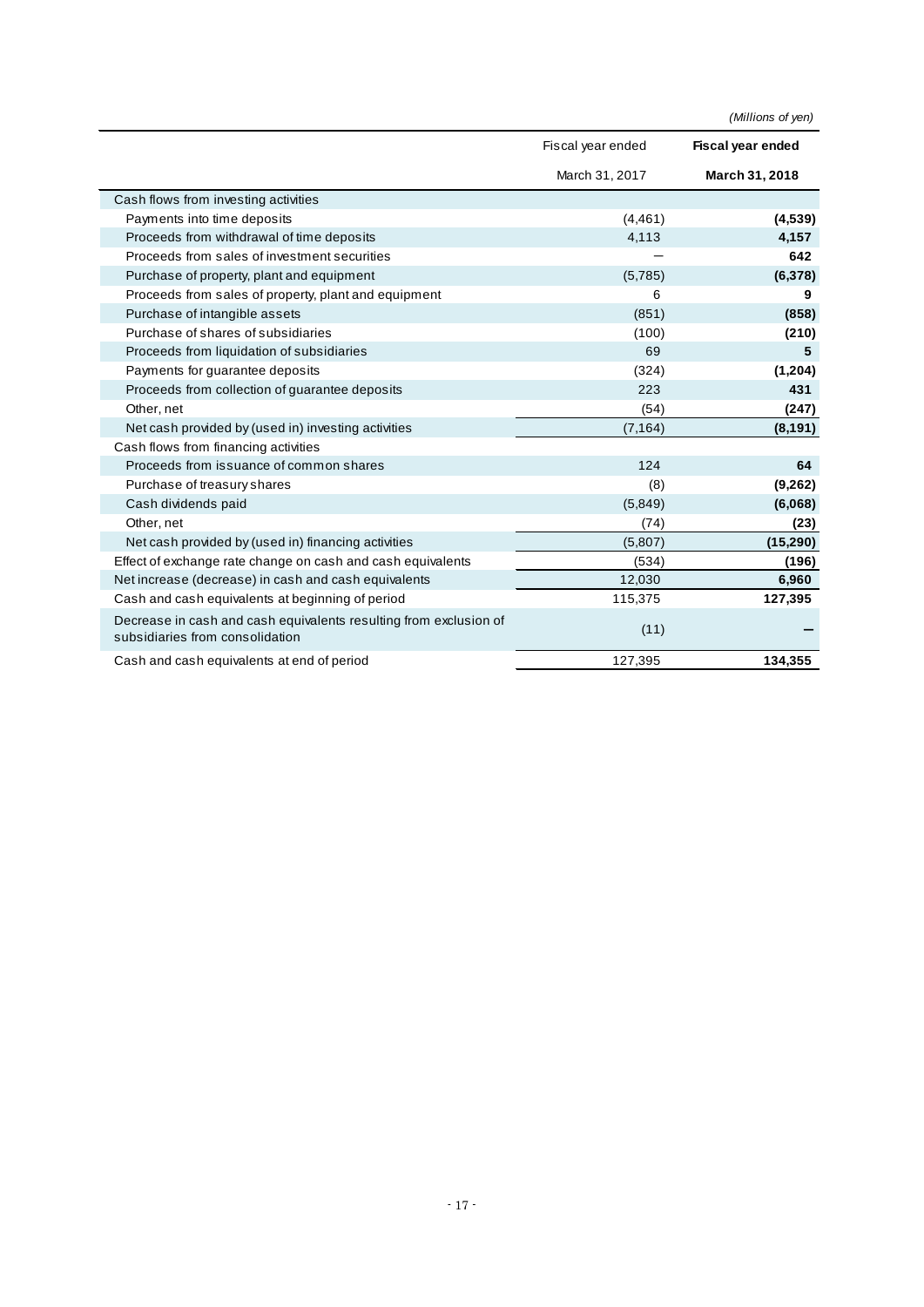### (5) Notes to Consolidated Financial Statements

(Note regarding going concern assumptions) None

(Notes to Consolidated Income Statement)

\*1 Inventories at fiscal year-end are stated after writing down based on the decrease in profitability. The following amount is included within cost of sales as loss on valuation of inventories. *(Millions of yen)*

|                                  | (Millions of yen)                |
|----------------------------------|----------------------------------|
| Fiscal year ended March 31, 2017 | Fiscal year ended March 31, 2018 |
| 6.921                            | 6.245                            |

\*2 Selling, general and administrative expenses include research and development expenses

| Z OCIIIN, GENERAL ANU AUTHORIAN DE CAPENSES INCIDIO TESCATUM ANU DEVEROPMENT CAPENSES | (Millions of yen)                |
|---------------------------------------------------------------------------------------|----------------------------------|
| Fiscal year ended March 31, 2017                                                      | Fiscal year ended March 31, 2018 |
| . 395                                                                                 | 1.243                            |

\*3 Breakdown of gain on sale of property and equipment

|                               |                                  | (Millions of yen)                |
|-------------------------------|----------------------------------|----------------------------------|
|                               | Fiscal year ended March 31, 2017 | Fiscal year ended March 31, 2018 |
| Tools, furniture and fixtures |                                  |                                  |
| Total                         |                                  |                                  |

#### \*4 Breakdown of loss on sale of property and equipment

|                                |                                  | (Millions of yen)                |
|--------------------------------|----------------------------------|----------------------------------|
|                                | Fiscal year ended March 31, 2017 | Fiscal year ended March 31, 2018 |
| Buildings, structures and land |                                  | 14                               |
| Tools, furniture and fixtures  |                                  | 3                                |
| Other                          |                                  | 0                                |
| Total                          |                                  | 18                               |

#### \*5 Breakdown of loss on disposal of property and equipment

|                               |                                  | (Millions of yen)                |
|-------------------------------|----------------------------------|----------------------------------|
|                               | Fiscal year ended March 31, 2017 | Fiscal year ended March 31, 2018 |
| Buildings and structures      | з                                | 11                               |
| Tools, furniture and fixtures | 37                               | 18                               |
| Amusement equipment           | 169                              | 98                               |
| Other                         | $\mathbf 0$                      | 3                                |
| Total                         | 210                              | 131                              |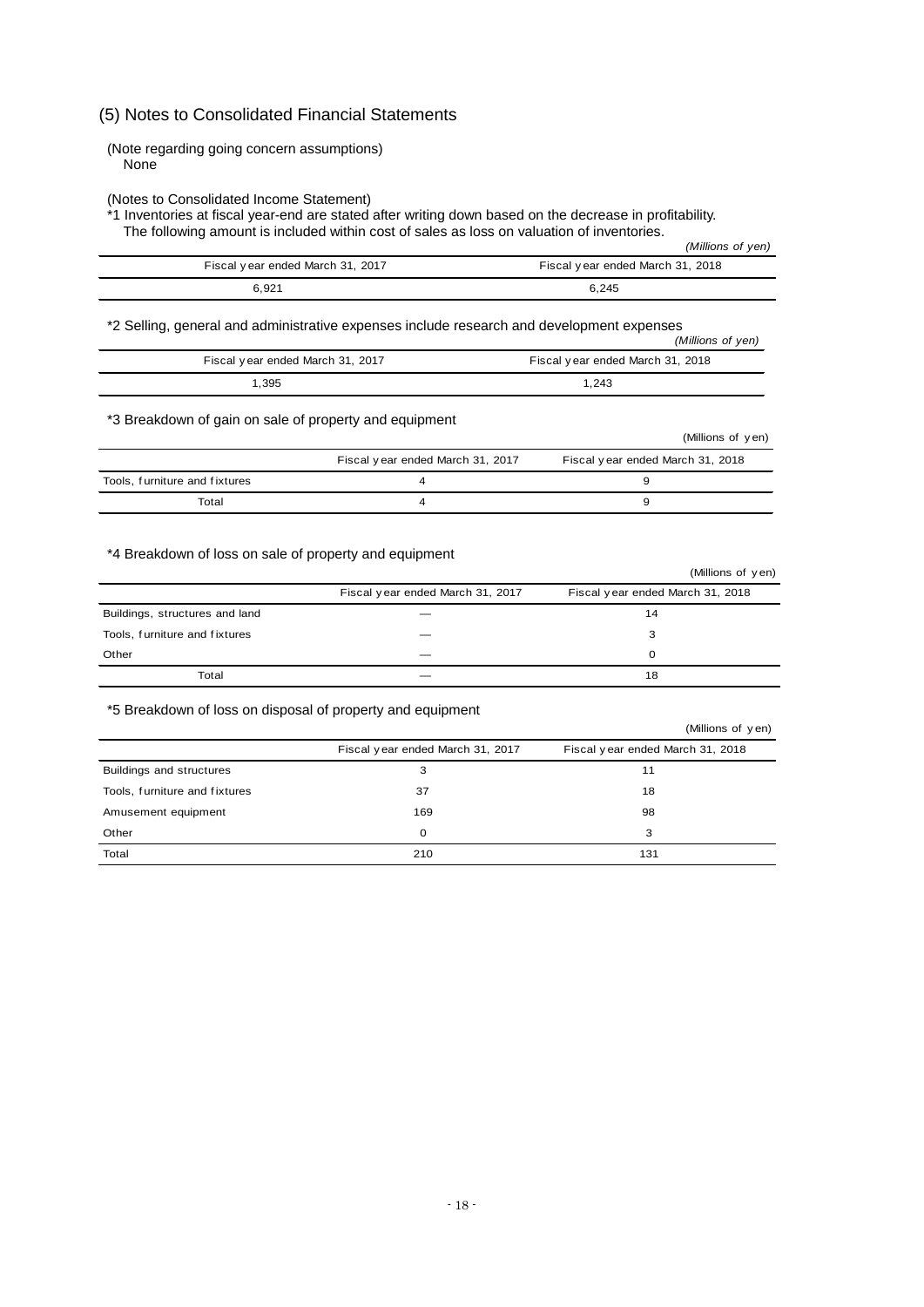#### \*6 Impairment loss

In the fiscal year ended March 31, 2017, the Group posted an impairment loss on the following groups of assets.

|                             |                                    |                           | (Millions of yen) |
|-----------------------------|------------------------------------|---------------------------|-------------------|
| Location                    | Usage                              | Category                  | Impairment amount |
|                             | Amusement equipment<br>Idle assets |                           | 80                |
| Shinjuku-ku, Tokyo          | Other (Intangible assets)          | 0                         |                   |
| Shinjuku-ku, Tokyo          | Assets planned for disposal        | Amusement equipment       |                   |
| Fukuoka, Fukuoka Prefecture | Assets planned for disposal        | <b>Buildings</b>          | 3                 |
| <b>United Kingdom</b>       | Other                              | Other (Intangible assets) | 351               |
| Total                       |                                    |                           | 437               |

Impairment loss of 424million y en other than those abov e is included in loss on liquidation of subsidiaries

#### and associates

In the Amusement business segment, each division, including captive outlets, rented outlets, franchise outlets and amusement equipment production and sales, is classified as one asset-grouping unit. In other business segments, classification of asset groups is carried out based on the relationships between businesses. Idle assets that are not used for operational purposes and assets planned for disposal are classified individually, separately from those mentioned above.

With regard to idle assets presented in the table above, market value had fallen substantially below book value and the future use of these assets was deemed uncertain. For these reasons, the book value of these idle assets has been written down to the applicable market value. With regard to assets planned for disposal, future recovery of the investment amount has been deemed uncertain and their book value has been written down to the applicable recoverable value. For intangible assets, asset values were reassessed, taking into account changes in the market environment, and book values were subsequently written down to the applicable recoverable values. Note that calculation of recoverable amounts is measured either by net realizable value or by value in use. Net realizable value is based on a reasonable assumption of market price, and value in use is estimated to be zero because the carrying value of these assets may not be recoverable.

In the fiscal year ended March 31, 2018, the Group posted an impairment loss on the following groups of assets.

|                    |                                                 |                           | (Millions of yen) |
|--------------------|-------------------------------------------------|---------------------------|-------------------|
| Location           | Usage                                           | Category                  | Impairment amount |
| Shinjuku-ku, Tokyo | Idle assets                                     | Amusement equipment       | 32                |
| Shinjuku-ku, Tokyo | Idle assets                                     | Other (Intangible assets) |                   |
| Shinjuku-ku, Tokyo | Assets planned for disposal Amusement equipment |                           | 6                 |
| Total              |                                                 |                           | 40                |

In the Amusement business segment, each division, including captive outlets, rented outlets, franchise outlets and amusement equipment production and sales, is classified as one asset-grouping unit. In other business segments, classification of asset groups is carried out based on the relationships between businesses. Idle assets that are not used for operational purposes and assets planned for disposal are classified individually, separately from those mentioned above.

With regard to idle assets presented in the table above, market value had fallen substantially below book value and the future use of these assets was deemed uncertain. For these reasons, the book value of these idle assets has been written down to the applicable market value. With regard to assets planned for disposal, future recovery of the investment amount has been deemed uncertain and their book value has been written down to the applicable recoverable value. Note that calculation of recoverable amounts is measured by net realizable value. Net realizable value is based on a reasonable assumption of market price.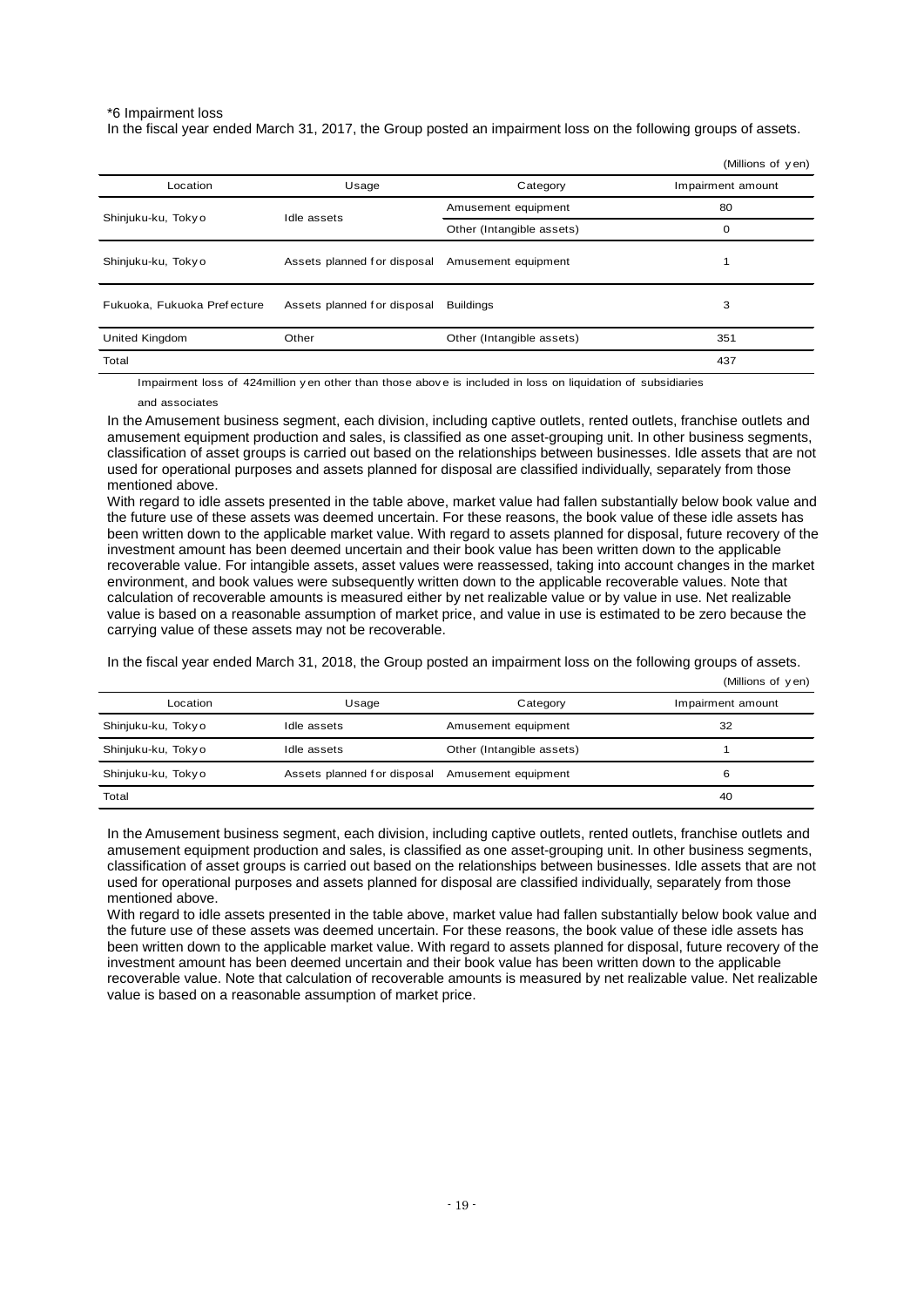\*7 Loss on liquidation of subsidiaries and associates

In the fiscal year ended March 31, 2017, the Group posted a loss on liquidation of subsidiaries and associates of an extra ordinary loss due to the decision to withdraw from the business of IO INTERACTIVE A/S. This includes a ¥3,335 million loss on write-down of content production, a ¥424 million loss on impairment of intangible assets, a 717 million of loss on redundancies, a ¥421 million of other losses.

In the above, the impairment of intangible assets was as follows:

|                |       |                           | Millions of yen   |
|----------------|-------|---------------------------|-------------------|
| Location       | Usaqe | Category                  | Impairment amount |
| United Kingdom | Other | Other (Intangible assets) | 424               |

For intangible assets, asset values were reassessed, taking into account changes in the market environment, and book values were subsequently written down to the applicable recoverable values. Note that calculation of recoverable amounts is measured by value in use. Value in use is estimated to be zero because the carrying value of these assets may not be recoverable.

(Segment Information)

[Segment Information]

- Year ended March 31, 2017
- 1. Outline of reporting segments

"The Group's reporting segments are business units for which discrete financial data is available and periodically reviewed by the Board of Directors in the determination of resource allocation as well as the evaluation of business performance.

To this end, the Group offers entertainment content and services in a variety of forms including: (1) interactive digital content for game consoles (including handheld game machines), personal computers and smartphones in the "Digital Entertainment" segment; (2) amusement facility operation as well as the sales and rental of arcade game machines in the "Amusement" segment; (3) publication of comic books, game strategy books and comic magazines in the "Publication" segment; and (4) planning, production, distribution and licensing of derivative products in the "Merchandising" segment. These four classifications serve as the Group's reporting segments.

2. Calculating reporting segment sales, income (loss), assets and other items

Accounting treatment methods applied to financial results of reporting segments are the same as those used in the preparation of the Company's consolidated financial statements. Reporting segment income corresponds to operating income. Intersegment sales are based on prevailing prices in the market for the content and/or services provided.

#### 3. Information on sales and income by reporting segment

|                                                             | <b>Reporting Segments</b> |           |             |               | (Millions of yen) |                        |                                |
|-------------------------------------------------------------|---------------------------|-----------|-------------|---------------|-------------------|------------------------|--------------------------------|
|                                                             | Digital<br>Entertainment  | Amusement | Publication | Merchandising | Total             | Adjustment<br>(Note 1) | Consolidated<br>total (Note 2) |
| Sales and operating income                                  |                           |           |             |               |                   |                        |                                |
| Net sales                                                   |                           |           |             |               |                   |                        |                                |
| (1)Sales to outside customers                               | 199,016                   | 42.747    | 9.974       | 5,085         | 256,824           |                        | 256,824                        |
| (2)Intersegment sales                                       |                           | 10        | 66          | 1.366         | 1.442             | (1, 442)               |                                |
| Total                                                       | 199.016                   | 42.757    | 10.041      | 6,451         | 258.266           | (1, 442)               | 256,824                        |
| Segment operating income                                    | 33,310                    | 3,669     | 2,429       | 2.150         | 41,559            | (10, 264)              | 31,295                         |
| Segment assets                                              | 73,220                    | 20,745    | 4,025       | 952           | 98,944            | 144,915                | 243,859                        |
| Other items                                                 |                           |           |             |               |                   |                        |                                |
| Depreciation and amortization                               | 2.796                     | 2,685     | 87          | 18            | 5,587             | 683                    | 6,270                          |
| Increases in property, plant<br>and equipment and intagible | 2,479                     | 3,669     | 5           | 37            | 6,192             | 769                    | 6,962                          |

Notes: 1. (1) Segment adjustments (¥10,264 million) include unallocated corporate general and administrative expenses (¥10,297 million).

(2) Segment assets adjustment of ¥144,915 million includes unallocated assets of ¥145,132 million. Theseassets mainly consist of surplus funds (including cash and deposits).

(3) Depreciation and amortization adjustment of ¥683 million relates to unallocated corporate assets.

(4) The adjustment increase of ¥769 million in property, plant and equipment and intangible assets relates to unallocated corporate assets.

2. Segment operating income is adjusted in operating income on the consolidated income statement.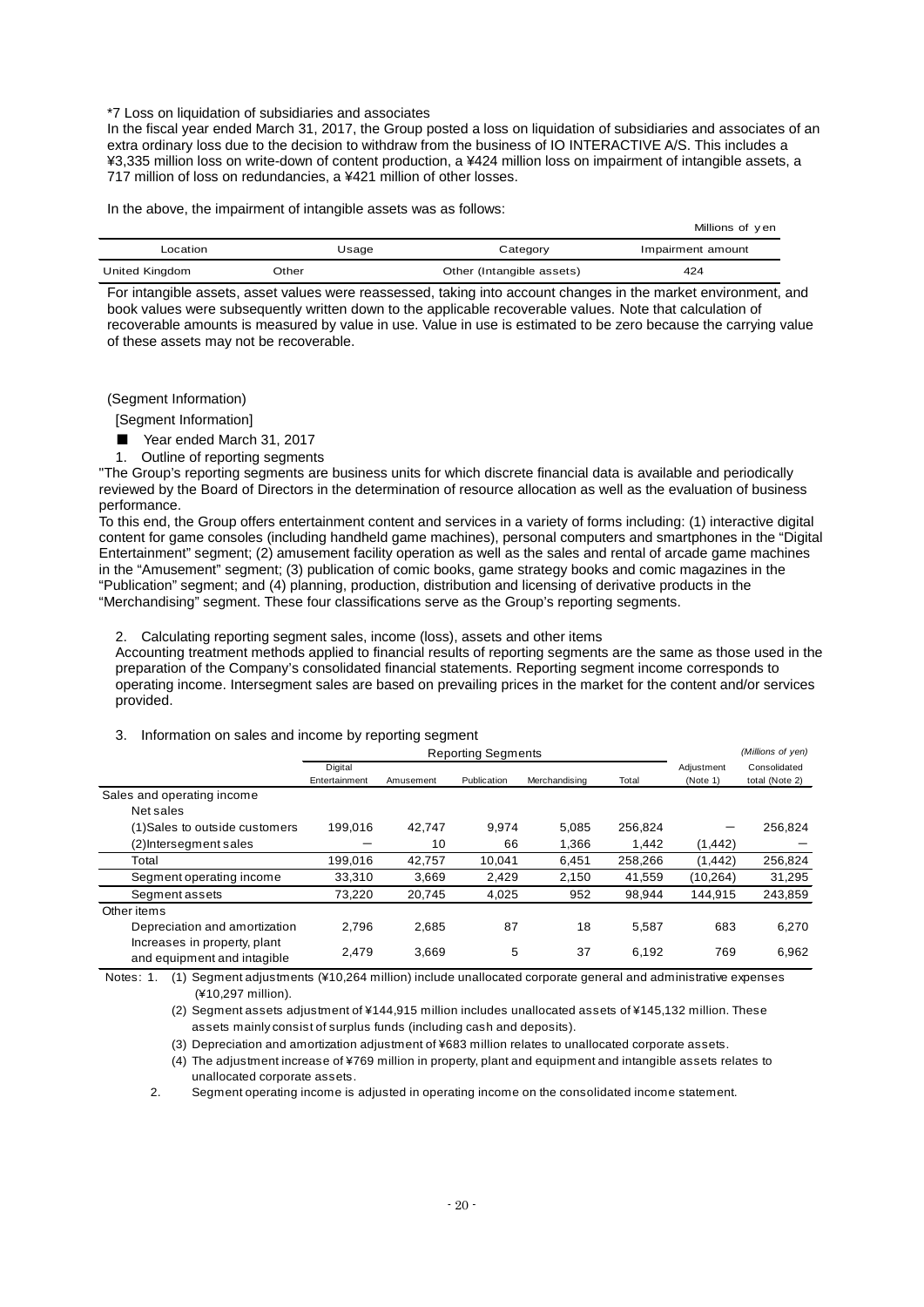Year ended March 31, 2018

1. Outline of reporting segments

"The Group's reporting segments are business units for which discrete financial data is available and periodically reviewed by the Board of Directors in the determination of resource allocation as well as the evaluation of business performance.

To this end, the Group offers entertainment content and services in a variety of forms including: (1) interactive digital content for game consoles (including handheld game machines), personal computers and smartphones in the "Digital Entertainment" segment; (2) amusement facility operation as well as the sales and rental of arcade game machines in the "Amusement" segment; (3) publication of comic books, game strategy books and comic magazines in the "Publication" segment; and (4) planning, production, distribution and licensing of derivative products in the "Merchandising" segment. These four classifications serve as the Group's reporting segments.

2. Calculating reporting segment sales, income (loss), assets and other items

Accounting treatment methods applied to financial results of reporting segments are the same as those used in the preparation of the Company's consolidated financial statements. Reporting segment income corresponds to operating income. Intersegment sales are based on prevailing prices in the market for the content and/or services provided.

#### 3. Information on sales and income by reporting segment

|                                                             | <b>Reporting Segments</b> |           |             |               |         |                        | (Millions of yen)              |
|-------------------------------------------------------------|---------------------------|-----------|-------------|---------------|---------|------------------------|--------------------------------|
|                                                             | Digital<br>Entertainment  | Amusement | Publication | Merchandising | Total   | Adjustment<br>(Note 1) | Consolidated<br>total (Note 2) |
| Sales and operating income                                  |                           |           |             |               |         |                        |                                |
| Net sales                                                   |                           |           |             |               |         |                        |                                |
| (1) Sales to outside customers                              | 191.454                   | 41,716    | 11.001      | 6,221         | 250,394 |                        | 250,394                        |
| (2) Intersegment sales                                      | 14                        | 33        | 47          | 1,346         | 1,442   | (1, 442)               |                                |
| Total                                                       | 191.469                   | 41.750    | 11.049      | 7.567         | 251,837 | (1, 442)               | 250,394                        |
| Segment operating income                                    | 43.421                    | 2,402     | 2,470       | 1,888         | 50,183  | (12,006)               | 38,176                         |
| Segment assets                                              | 79,178                    | 23,011    | 4,389       | 1,610         | 108,190 | 151,523                | 259,713                        |
| Other items                                                 |                           |           |             |               |         |                        |                                |
| Depreciation and amortization                               | 2.657                     | 2,423     | 36          | 31            | 5.149   | 709                    | 5,859                          |
| Increases in property, plant<br>and equipment and intagible | 2,890                     | 3,783     | 11          | 9             | 6,694   | 1,273                  | 7,967                          |

(1) Segment adjustments (¥12,006 million) include unallocated corporate general and administrative expenses Notes: 1. (¥12,048 million).

(2) Segment assets adjustment of ¥151,523 million includes unallocated assets of ¥151,759 million. These assets mainly consist of surplus funds (including cash and deposits).

(3) Depreciation and amortization adjustment of ¥709 million relates to unallocated corporate assets.

(4) The adjustment increase of ¥1,273 million in property, plant and equipment and intangible assets relates to unallocated corporate assets.

2. Segment operating income is adjusted in operating income on the consolidated income statement.

[Related Information]

- Year ended March 31, 2017
- 1. Information by product or service This information is identical to that of segment information and has therefore been omitted.
- 2. Information by geographical area (1) Sales

|         |  |               |        |                 | (Millions of yen) |  |  |
|---------|--|---------------|--------|-----------------|-------------------|--|--|
| Japan   |  | North America | Europe | Asia and others | Total             |  |  |
| 168.546 |  | 48.541        | 30.732 | 9,003           | 256.824           |  |  |
|         |  |               |        |                 |                   |  |  |

Note: The classification of geographic segments is based on location of customer.

(2) Property and equipment

|        |               |        |                          | (Millions of yen) |
|--------|---------------|--------|--------------------------|-------------------|
| Japan  | North America | Europe | Asia and others          | Total             |
| 12,546 | ,039          | 576    | $\overline{\phantom{a}}$ | 14,234            |

3. Information by major customer

This information has been omitted because all sales to major customers account for less than 10% of the net sales amount shown on the Consolidated Statement of Income.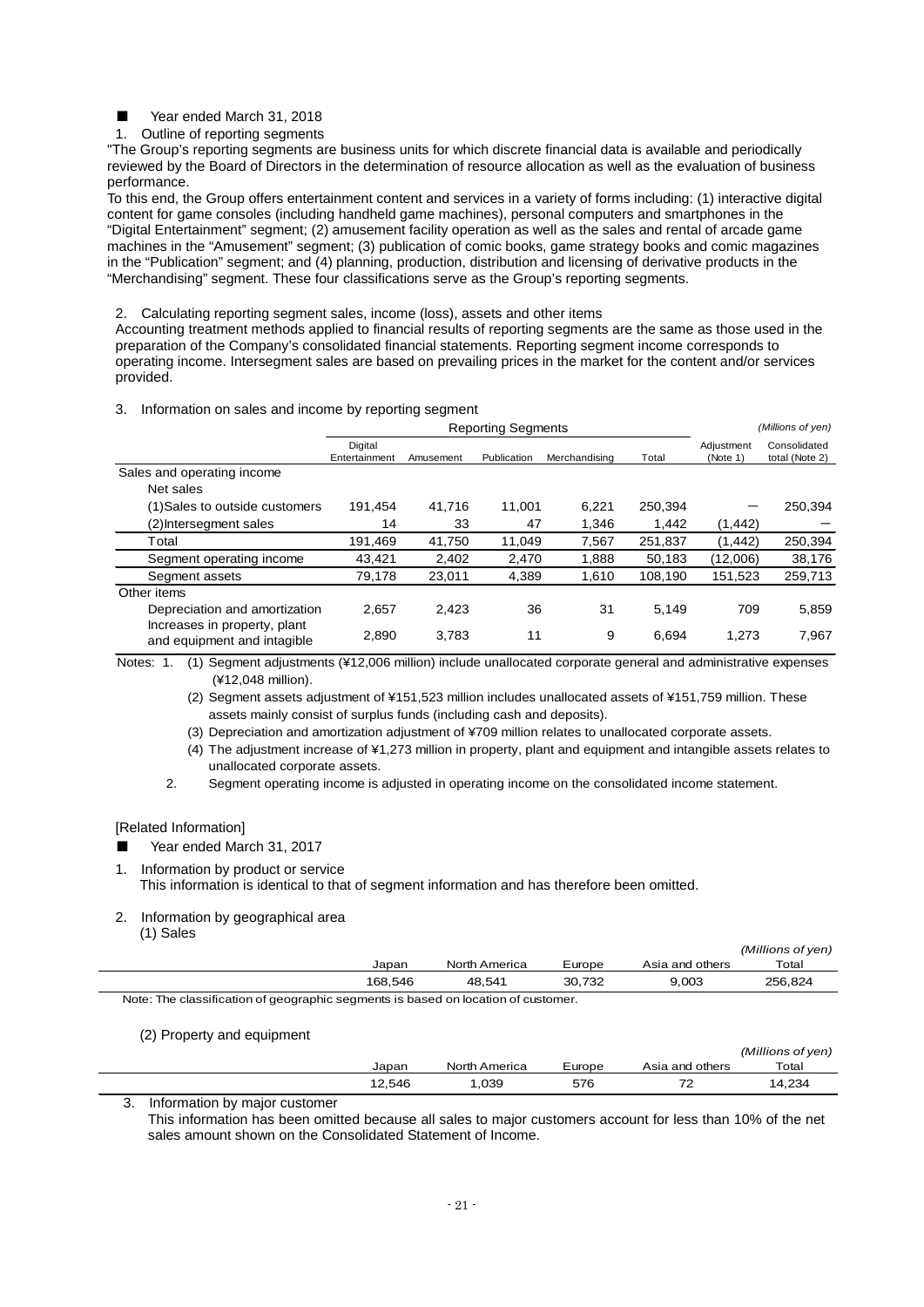Year ended March 31, 2018

1. Information by product or service This information is identical to that of segment information and has therefore been omitted.

2. Information by geographical area (1) Sales

|                                                                                   |               |        |                 | (Millions of yen) |
|-----------------------------------------------------------------------------------|---------------|--------|-----------------|-------------------|
| Japan                                                                             | North America | Europe | Asia and others | Total             |
| 175.786                                                                           | 44.632        | 21.802 | 8.172           | 250.394           |
| Note: The classification of geographic segments is based on location of customer. |               |        |                 |                   |

(2) Property and equipment

|        |               |        |                 | (Millions of yen) |
|--------|---------------|--------|-----------------|-------------------|
| Japan  | North America | Europe | Asia and others | Total             |
| 14.116 | .414          | 438    | 90              | 16,060            |

3. Information by major customer

This information has been omitted because all sales to major customers account for less than 10% of the net sales amount shown on the Consolidated Statement of Income.

[Information related to impairment losses on property and equipment in each reporting segment]

|  | Year ended March 31, 2017 |  |
|--|---------------------------|--|
|  |                           |  |

|                                                                                                                             |                          |           |             |               |                                                | (Millions of yen) |
|-----------------------------------------------------------------------------------------------------------------------------|--------------------------|-----------|-------------|---------------|------------------------------------------------|-------------------|
|                                                                                                                             | Digital<br>Entertainment | Amusement | Publication | Merchandising | Eliminations or<br>unallocated<br>(Note)       | Total             |
| Impairment losses                                                                                                           | 775                      | 86        |             |               | 0                                              | 862               |
| Note: The amount for "Eliminations or unallocated" is related mainly to impairment losses on telephone subscription rights. |                          |           |             |               |                                                |                   |
| Year ended March 31, 2018                                                                                                   |                          |           |             |               |                                                |                   |
|                                                                                                                             |                          |           |             |               |                                                | (Millions of yen) |
|                                                                                                                             | Digital<br>Entertainment | Amusement | Publication | Merchandising | Eliminations or<br>unallocated<br>$\mathbf{A}$ | Total             |

|                                 | ETTER RITTLETTE |                |                          | (Note) |     |
|---------------------------------|-----------------|----------------|--------------------------|--------|-----|
| pairment losses                 |                 | $\Omega$<br>зŏ | $\overline{\phantom{a}}$ |        | -40 |
| the contract of the contract of |                 |                |                          |        |     |

Note: The amount for "Eliminations or unallocated" is related mainly to impairment losses on telephone subscription rights.

[Information related to amortization of goodwill and the unamortized balance in each reporting segment]

- Year ended March 31, 2017 None
- Year ended March 31, 2018 None

[Information related to gain on negative goodwill in each reporting segment]

- Year ended March 31, 2017 None
- Year ended March 31, 2018 None